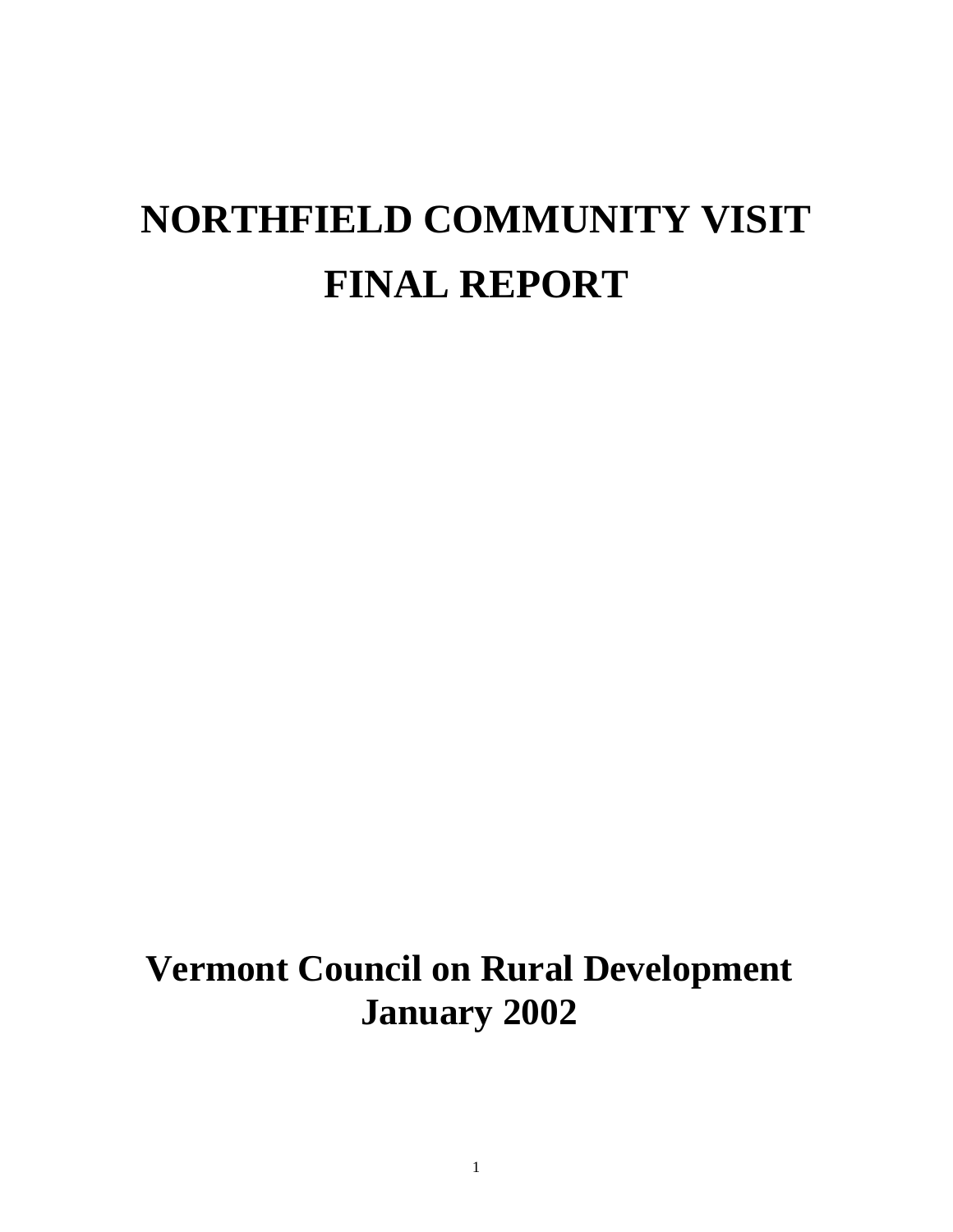# **Table of Contents**

| <b>Introduction</b> |                                                | Page 3  |
|---------------------|------------------------------------------------|---------|
| $\mathbf{I}$ .      | <b>List of Prioritized Challenges</b>          | Page 5  |
| П.                  | <b>Initial List of Major Challenges</b>        | Page 6  |
| III.                | <b>Resource Team Recommendations</b>           | Page 8  |
| IV.                 | <b>Task Force Action Step Plans</b>            | Page 14 |
| $V_{\bullet}$       | <b>Notes and Issues Raised in Focus Groups</b> | Page 18 |
| VI.                 | <b>Resource Team Members</b>                   | Page 38 |

### **For Further Information:**

**Paul Costello Executive Director Vermont Council on Rural Development P.O. Box 1384 Montpelier, Vermont 05601 [vcrd@sover.net](mailto:vcrd@sover.net) www.sover.net~vcrd**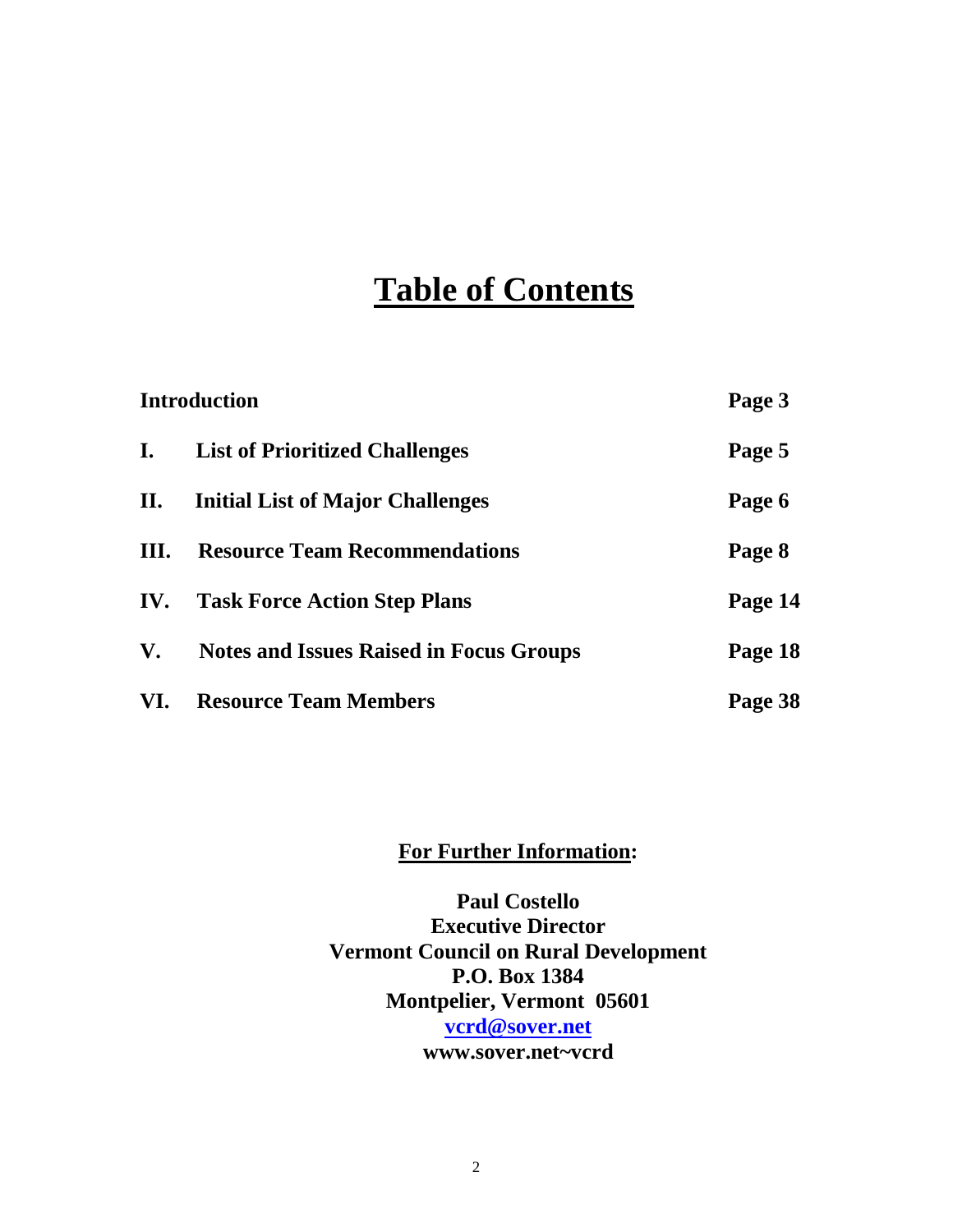# **Northfield Community Visit Introduction**

Democracy is always a work in progress. Lincoln called it an experiment, one tested on the grand scale of the nation and in each local community decision arrived at through debate and common consideration. It's the test of our ability to act together for the general good and toward our best common vision of the future.

The Vermont Council on Rural Development Community Visit Team came to Northfield late in 2001 and early 2002 with the goal of providing a structured format for local visioning, mutual consideration of issues and goals, the prioritization of the challenges before the community, and the beginning of implementation plans toward the resolution of these challenges.

Visitors to Northfield were charged to listen to community members as they enumerated the issues and challenges before the community, but they also observed an enviable and impressive set of community strengths and assets.

Foremost of these advantages, by all accounts, is Northfield's strong-minded, committed citizenry. VCRD and the Visiting Team are grateful for the energy and dedication of participants at the focus forums on November  $6<sup>th</sup>$ , the Community Meeting on December  $3<sup>rd</sup>$ , and the Resource Day meeting for the new Task Forces on January 3<sup>rd</sup>. We appreciate the organizational help and advice of the ad hoc local steering committee and other supporters of the Community Visit process early on, and are particularly thankful for the leadership of the Community Visit Chairs, Steven Jeffrey and Angie Fernandez. Charlie Morse's energy, enthusiasm and hard work were also indispensable. We recognize the critically important leadership that the Business and Professional Association, and especially Rick Van Arnam, their chair, contributed early on and will continue to provide for the betterment of life in Northfield. Finally, we thank the Village Trustees and the Town Selectboard, and appreciate the advice and support that Brad Denny has provided throughout the Visit process.

#### **The Community Visit had three major parts:**

1. On the **Community Visit Day** on November 6<sup>th</sup>, Visiting Resource Team members heard testimony from Northfield residents in nine focus group areas that had earlier been identified by the local steering committee. Notes and issues raised in these sessions are detailed in Part V. Based on the testimony received, the Vermont Council on Rural Development identified an initial list of the Major Challenges before the community (Part II).

2. The second stage of the Community Visit occurred at the Northfield **Community Meeting** on December 3rd, when VCRD presented the Major Challenges list and facilitated the review and prioritization of these issues by over 70 town residents. The resulting list of **Prioritized Challenges** (in Part I) were the focus for the formation of Task Forces set to build plans to address them.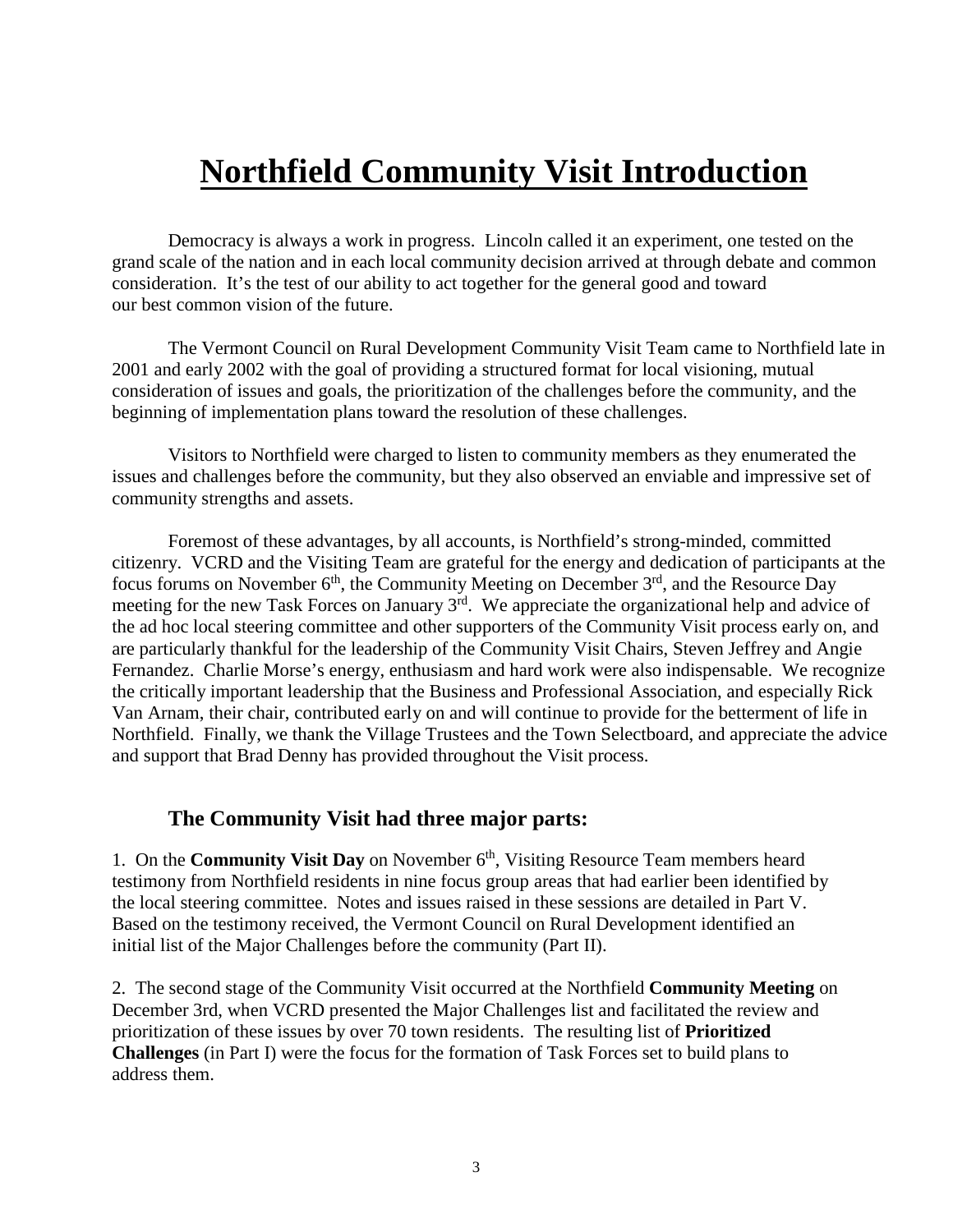3. In the third phase of the Visit, the **Community Resource Day** on January 3, 2002, the Task Forces met with a second Visiting Team to build Action Steps and consider state, federal, nonprofit, and private resources that may be available to support their work toward the progress of the Northfield community. The **Task Force Action Steps** they defined are listed in Part IV.

**Resource Team Members** (listed in Part VI) signed on with a commitment to serve in an on-going way as sounding boards and referral agents for the Northfield Task Forces. Many of these visitors can be partners in the work before the committees, others can be a great source of advice or connection to other resources; call on them for help. Members of the Northfield Resource Team listened closely to the issues brought forward by town residents and have made suggestions in support of Northfield's efforts in each challenge area. Their **Recommendations** (Part III) are not prescriptions; community members are in the best position to make decisions about their next steps and strategies. Recognizing existing local efforts and the leadership of the Task Forces, these recommendations are offered, rather, as suggestions for next steps, and as lists of potential resources as the Task Forces make their way forward.

The Vermont Council on Rural Development is dedicated to helping Vermont communities develop their capacity to create a prosperous and sustainable future through coordination, collaboration, and the effective use of public and private resources.

A beautiful natural and built environment, a central location, the presence of Norwich University, and the strong skills and knowledge of its residents favor the progress of Northfield as it works to respond to the challenges ahead. The paramount common recognition of members of the Visiting Team was the tremendous capacity that Northfield has for progress if residents work together toward their common goals. We hope that the Community Visit process has provided a useful structure for Northfield, and we are grateful to have been involved in the ongoing conversation essential to real democracy with the Northfield community.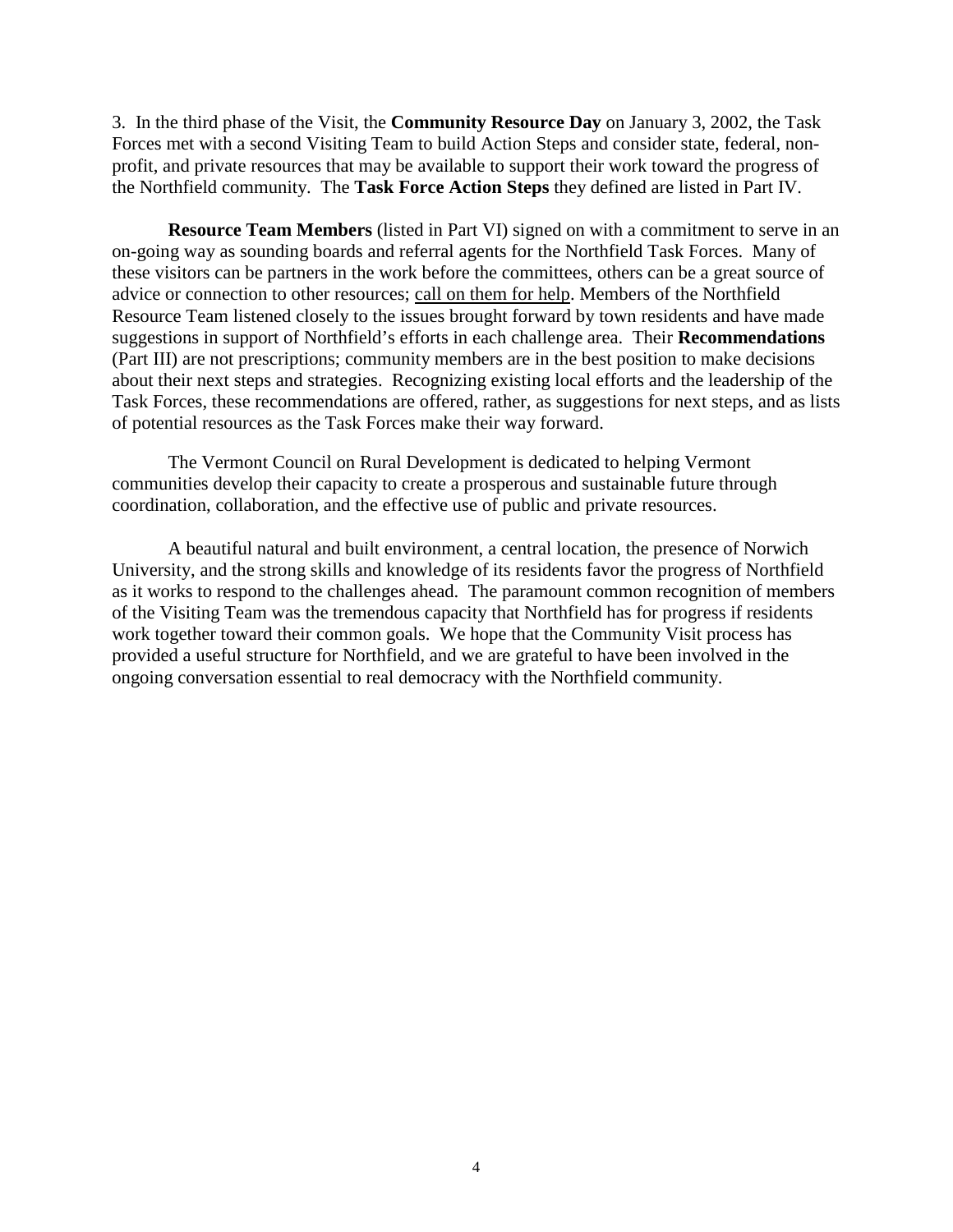# **I. Northfield – Priority Challenges Identified by Northfield Community Meeting – December 3, 2001**

- $\triangle$  **Downtown Issue**: Northfield needs a Downtown Planning Committee to review issues, establish priorities, attract new businesses, develop strategic parking, and, especially, to pick the Downtown Plan off the shelf, review and revise it, and put it into action.
- **Police Department/Emergency Services Issue**: The Police Department needs additional staff and increased resources to provide more competitive salaries. Police and Ambulance services need a new municipal facility
- **Academic Excellence Issue**: Northfield should develop and enact an action plan to expand curricular opportunities, and improve academic atmosphere and performance in the school.
- **Town/Village Issue**: The Town and Village of Northfield should merge to simplify community and municipal communications, raise the image of Northfield, and promote a common identity among Northfield residents as members of a unified community.
- **Water/Wastewater Issue**: Northfield needs to follow through with its water system expansion and build systemic responses to wastewater needs in Town and Village, and especially to protect its well field.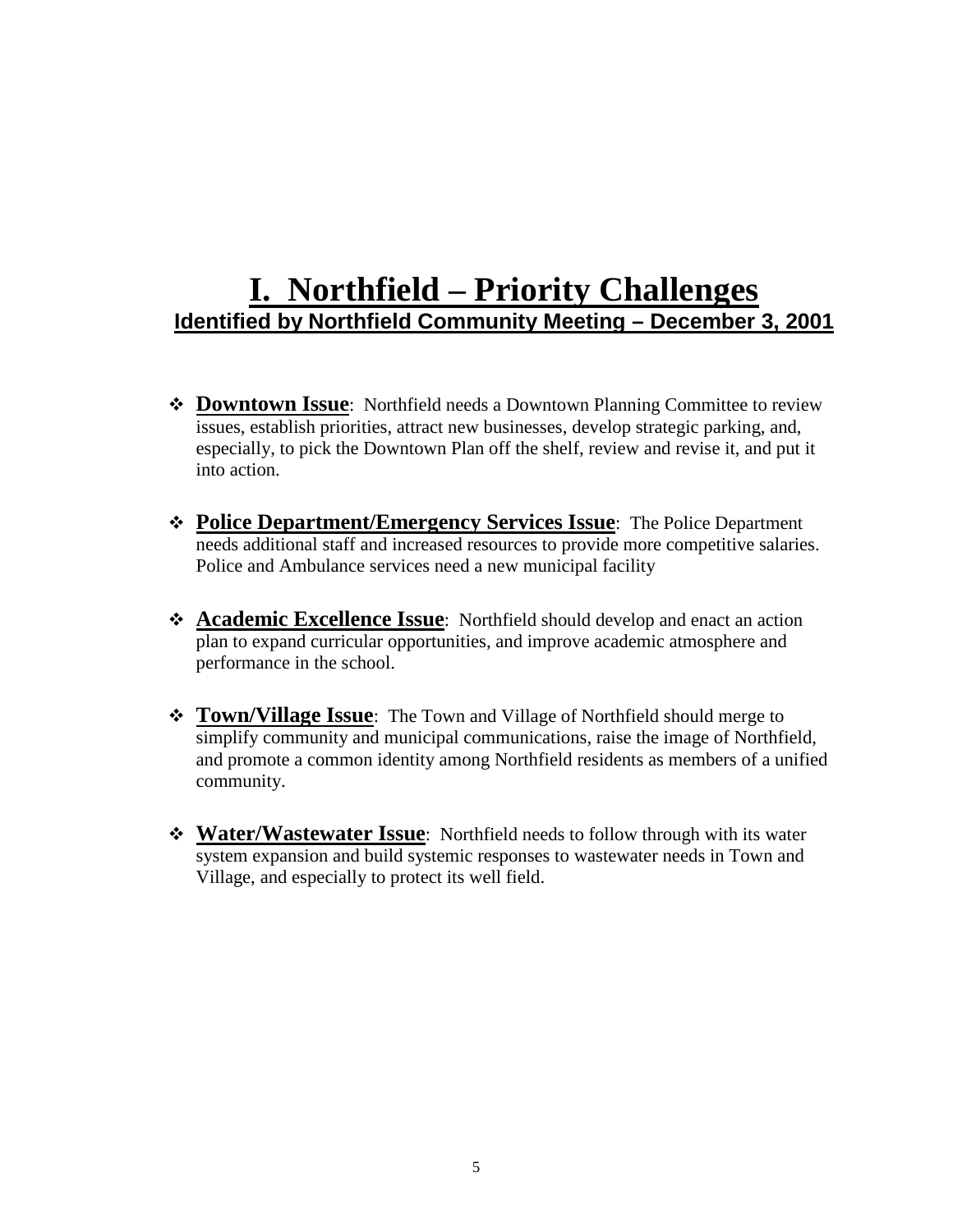# **II. Northfield- Major Challenges Identified by Focus Groups – November 6, 2001**

- **Downtown Issue**: Northfield needs a Downtown Planning Committee to review issues, establish priorities, attract new businesses, develop strategic parking, and, especially, to pick the Downtown Plan off the shelf, review and revise it, and put it into action.
- **External Communications Issue**: Northfield needs to build better relationships with the regional media and a comprehensive marketing plan to project itself as a positive, progressive community.
- **Emergency Services Issue**: Police and Ambulance services need a new municipal facility.
- **Police Department Issue**: The Police Department needs additional staff and increased resources to provide more competitive salaries.
- **Community Center Issue**: Northfield needs a multigenerational center to provide a home for recreational activities and services designed to meet needs of all community residents.
- **Parent Involvement Issue**: Northfield should build a plan in increase parental involvement in the school.
- **Academic Excellence Issue**: Northfield should develop and enact an action plan to expand curricular opportunities, and improve academic atmosphere and performance in the school.
- **Natural Resources/Conservation Issue**: Northfield needs a Conservation/Recreation Commission to plan and lead efforts to catalogue, protect, tend and clean up the community's outdoor assets from the Dog River to Paine Mountain.
- **Dog River Bike/Walking Trail Issue**: Northfield should dust off and improve the river-walk plan, develop funding, and build the path from Northfield Falls through the Village.
- **Cetrangolo Site Issue**: Northfield should develop a plan for the Cetrangolo site downtown including its possible public purchase and development.
- **\* Recreation Issue**: Northfield needs to coordinate and communicate a community-wide schedule of recreational activities and opportunities.
- **Town/Village Issue**: The Town and Village of Northfield should merge to rationalize utilities and services, support community-wide planning, simplify community and municipal communications, raise the image of Northfield, and promote a common identity among Northfield residents as members of a unified community.
- **Internal Communications Issue**: Northfield needs to coordinate community communications and ensure information exchange between groups in the Village, Town and Norwich University.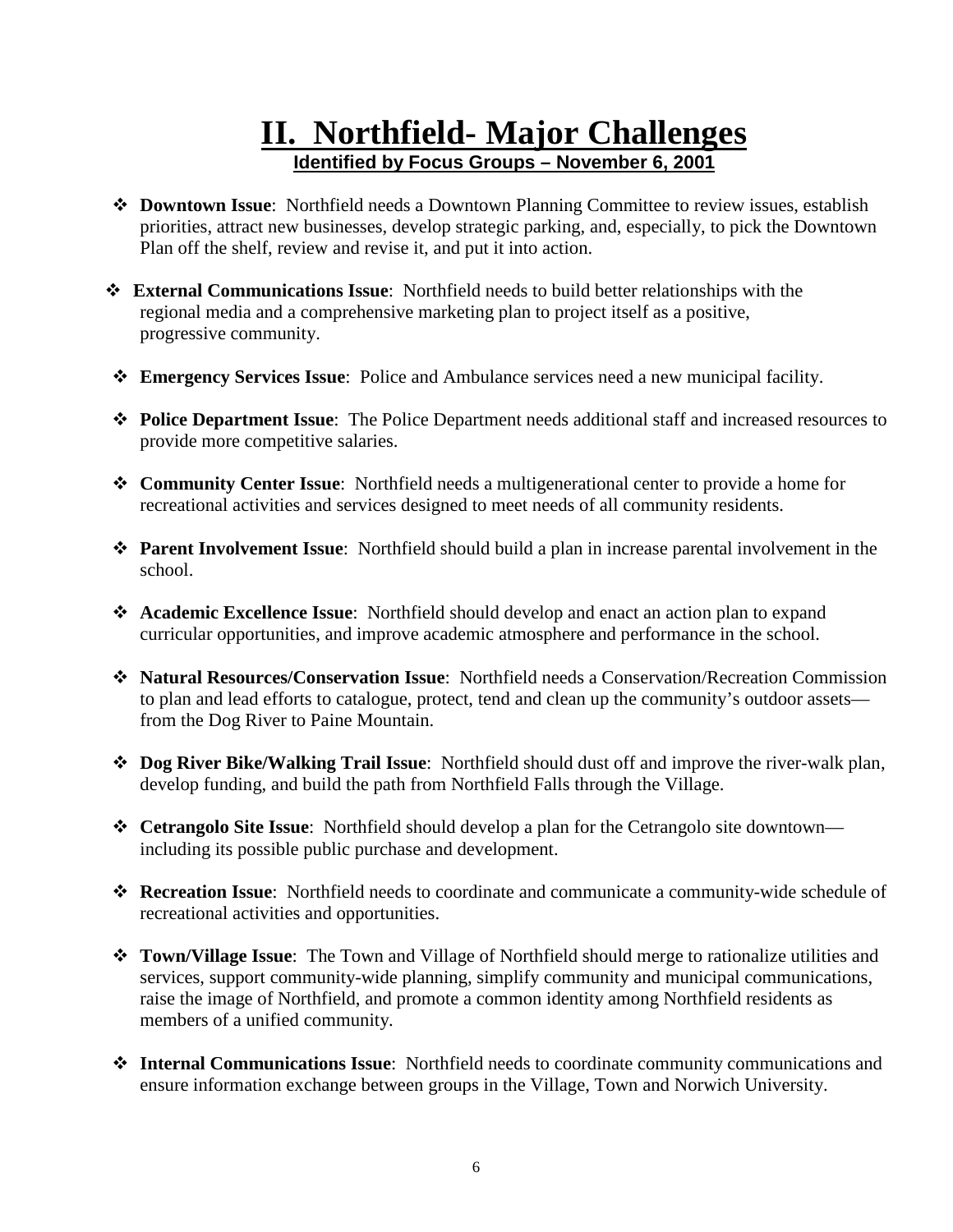- **Industrial Development Issue**: Northfield needs a local development committee to plan for industrial development that fits with the community's character and setting, supports its tax base, and provides employment to Northfield residents.
- **Sports Fields Issue**: Northfield needs to expand field space at school for playground and sports activities.
- **Housing Issue**: Northfield needs to develop and implement a plan for new low and moderately priced housing and elderly housing in the Village.
- **Water/Wastewater Issue**: Northfield needs to follow through with its water system expansion and build systemic responses to wastewater needs in Town and Village, including protection of the well field.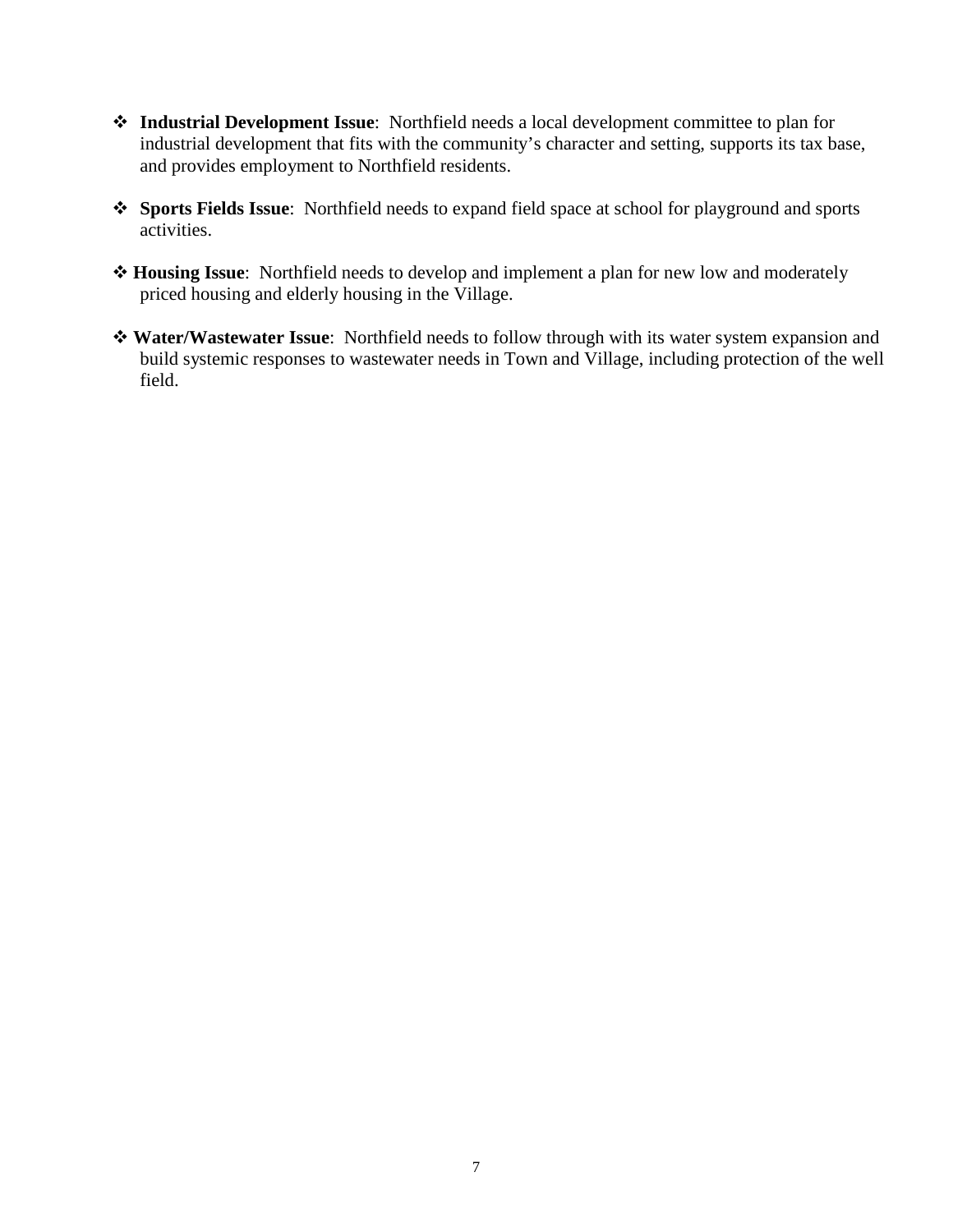# **III. VCRD Resource Team Recommendations**

### **In response to the Five Northfield Priority Challenges**

#### **Downtown Issue**

- Northfield should organize a Downtown Council to market the downtown and to push state and regional organizations to produce results for the community.
- Many downtowns are using the national "Main Street Program" model for their organization. Getting organization in place is the key to getting anything done—the Task Force will need municipal support, potentially including financial support. Many organizations for downtown development organize as non-profits to simplify fundraising. Vergennes is one community that has much to show for its organization effort.
- Build on the terrific participation already developed by communicating in all forums, papers, meetings, chatting on the street.
- Do one project that everyone likes and wants to be part of—this builds community, proves you are for real, and gives you support for the next projects.
- Bellows Falls has also made significant progress; Robert McBride from that community would be a useful reference (463-3456).
- The group should contact Jane Lendway and Joss Besse at the Agency of Commerce (828-3042). They run the Downtown Program and could help with moving the community toward becoming a "Designated Downtown". Grants for some downtown improvements may be available through their office.
- Both Barre and Montpelier have gone through the process to become Designated Downtowns. Their leaders could be contacted: Cynthia Tokos (223-4884) for Barre, and Mary Hooper (223-9604) for Montpelier.
- Downtown issues are a major focus throughout the planning community in Vermont right now. Act 200 Planning Grants may be a source of funding to review and revise the existing plan. If the plan can be implemented "off the shelf", such a grant might be used to hire someone to implement.
- The Planning Commission could take an active role in this process; the Task Force needs to stay in close touch with them as they proceed.
- Build planning around existing businesses. What do they need to survive and thrive? What new businesses will complement their businesses? Identify the "new" businesses the community would like to have in town.
- The town may also want to consider hiring a Community Development Planner to assist in implementing a plan of action. Usually these positions can be funded (or substantially so) through various grant opportunities. Jane Kiser is the CD Director of the City of St. Albans (524-1503) and might be a very good resource person. She administers block grants for adjacent communities on a fee for service basis, which helps pay her salary.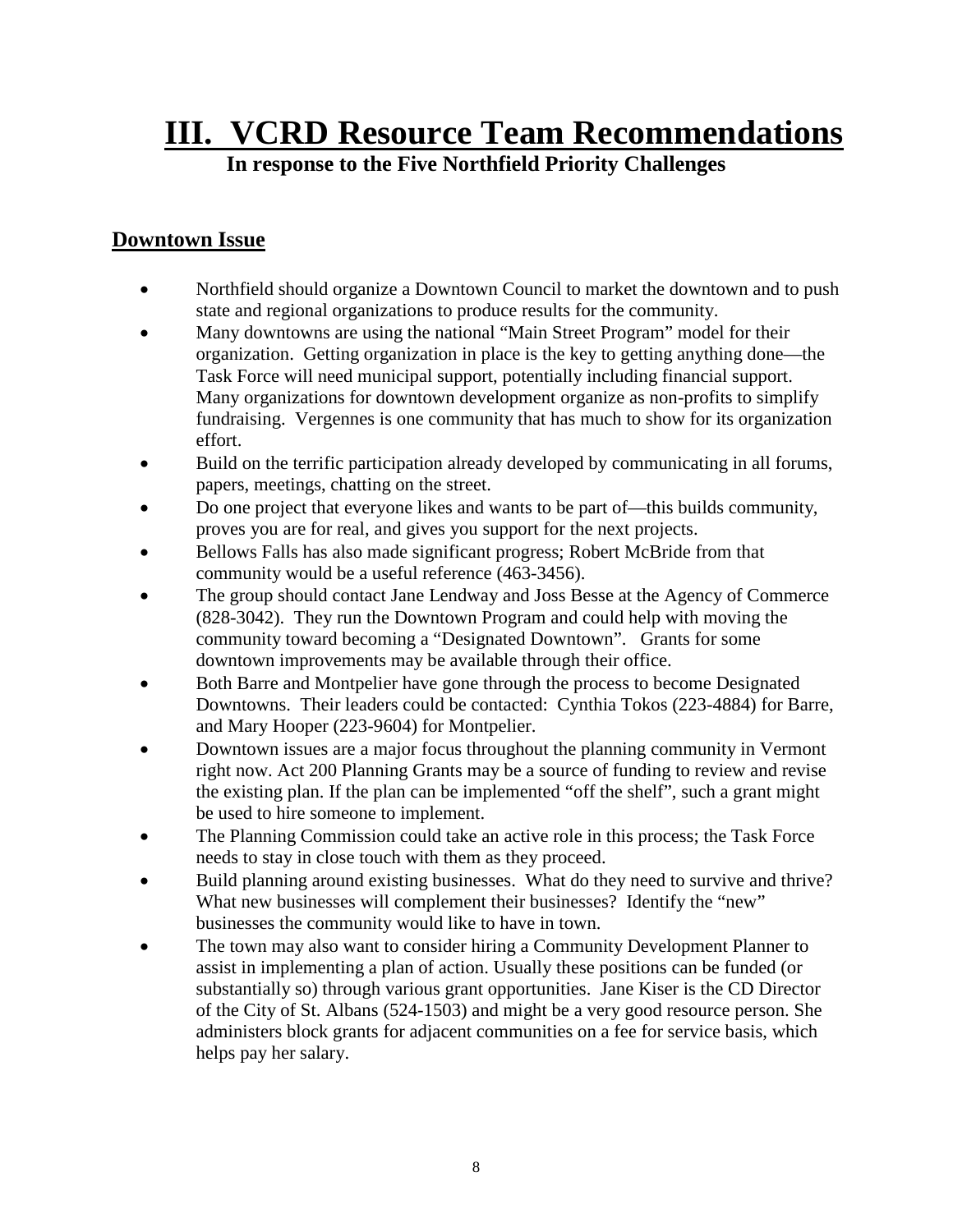- Sherry Paige, USDA Rural Development (828-6034), is available to support the downtown planning effort; she could facilitate sessions to review the Downtown Plan, revise it, and put it into action.
- The community should be working closely with the regional planning commission and any Downtown Plan should be submitted to them. Contact Susan Sinclair, Central Vermont Planning Commission (223-0389).
- The Planning Commission may also be aware of funds to support the development of strategic parking.
- As for attracting new business, the Department of Economic Development (828- 3211) can play a role in support of the Northfield Downtown Committee as well as Richard Angney at Central VT Economic Development (223-4654).
- Marketing assistance could be provided by the regional marketing organization, the Central Vermont Chamber of Commerce led by George Malek (229-5711).
- There should also be some discussion between Norwich University and Northfield concerning their new information assurance center.
- The existing Downtown plan needs to be taken up and re-examined and people need to get involved in implementation.
- Examine the possibility of obtaining VTrans Transportation Enhancement Funds for downtown enhancement (VTrans, 828-3522).
- Consider a plan to buy options on the Cetrangolo site.
- Residents lamented the lack of a movie theater. Residents could resolve to start a theater in the community. In Bellows Falls the Town Recreation Department saw this as an important recreational need and responded by setting up for movies. They rented movies at reduced rates and actually generate profits that sustain other recreational activities. Contact Richard Ewald (463-3456).
- The grey elementary school could become a Community Resource Center. Consider Paul Bruhn and Ann Montgomery at Preservation Trust of Vermont as ongoing resources, referral agents, and potential sources of funding assistance for remedial work on the structure. (658-6647)
	- o Contact Paul Hanson (or Gus Seelig) (828-3250) at the Housing Conservation Board about the possibility of a matching grant to help purchase the building.
	- o A Community Development Block Grant could help with the redevelopment of the structure. Call director Carl Bohlen at 828-5215.
	- o Build relationships with key congressional staffers and seek federal support through their offices.
	- o St. Albans recently purchased the Barlow School and redeveloped the property as a Community Center in much the way Northfield residents aim to do with the Grey School. Committee members might want to go to St. Albans to view this project and consider the steps that led to their success. Call Jane Kiser at 524- 1503.

### **Police Department/Emergency Services**

• Police Department and Emergency Services issues in Northfield seem to center on funding which must be primarily local—progress on this issue will require broad community and taxpayer support.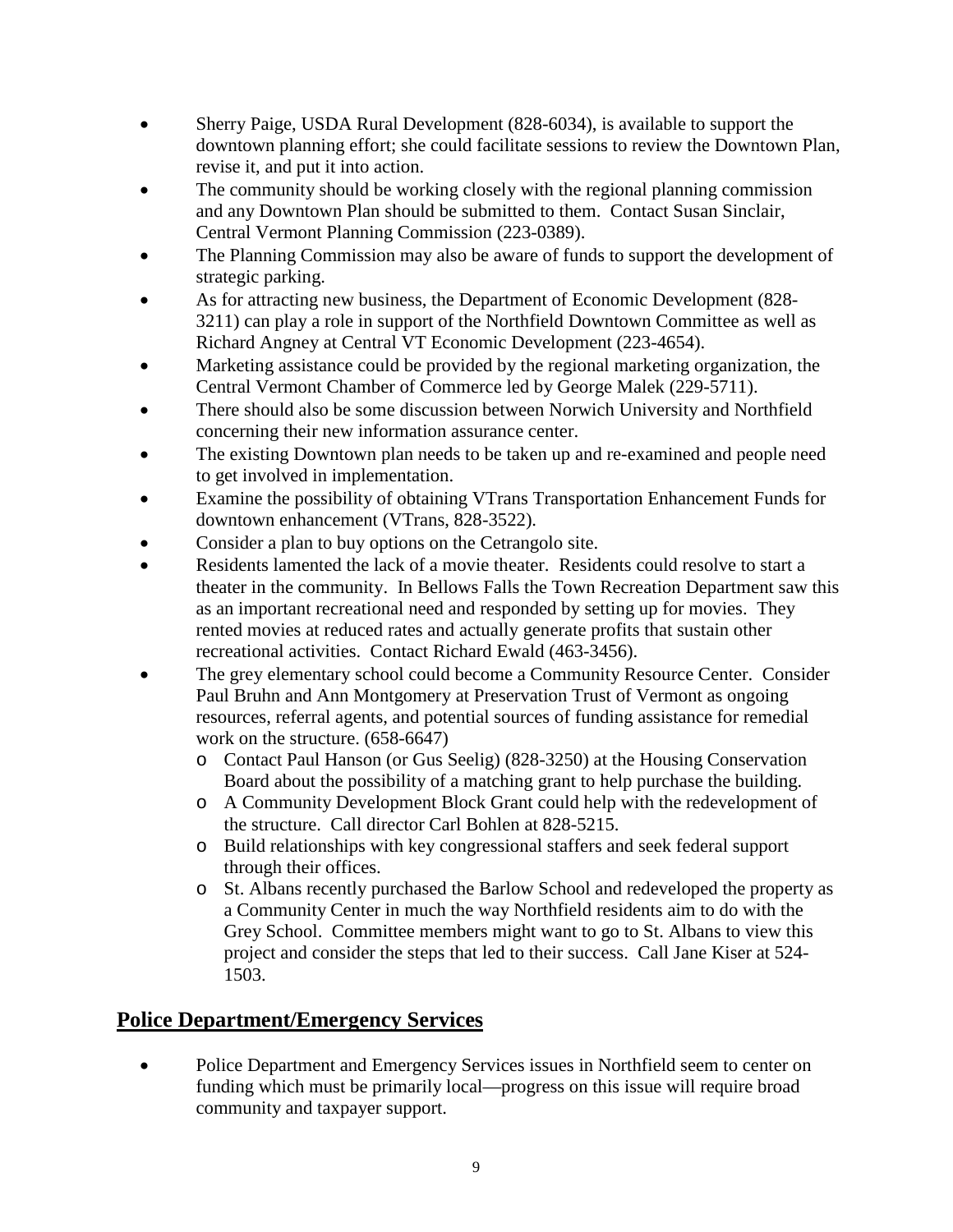- Northfield needs to database the belief that salaries are too low to attract new officers and retain existing staff by:
	- o Surveying towns of comparable size as to number of officers, salaries, and benefits.
	- o Quantifying the recruiting history for the last couple of years by compiling a report with the number of advertisements run (including where and how), the number of responses, number of applicants, number of qualified applicants, number of offers made, number of acceptances and, if possible, reasons offers were rejected, ie. salary, benefits.
- Then, database the need for additional staffing by conducting a formal survey of local citizens and businesses as to satisfaction with existing police services, including response time, coverage, and visibility and including a query on what additional coverage or services are needed. This survey should include a question or two on the need for a new police/EMS facility.
- For professional resources contact the Vermont Sherrifs Association (c/o Sherrif R.J. Eldrick, Rutland County Sherrifs Department, P.O. Box 303, Rutland, 05702-0303), and the Vermont Police Chiefs Association (c/o Chief Anthony Bossi, Rutland City Police Department, 108 Wales Street, Rutland, VT 05701).
- The new facility may be part of a Downtown issue as well. It should be considered as part of any downtown planning strategy so that some costs of facility planning could be funded in a grant.
- As is true for many of the issues before Northfield, progress for the Police Department and Emergency Services would be simplified by Town/Village merger.
- From among the Community Development Program, the USDA Rural Development Facilities Program, the Municipal Bond Bank, and the Community Development Block Grant Program funding support can be gained to contribute part of the costs of building or of renovating an existing building to accommodate the needs of the police department and ambulance service. There are also Department of Justice COPS grants available for additional staffing and equipment. Contact Sherry Paige at USDA (828-6034).
- Preservation Trust of Vermont can help with accessibility issues in the renovation of an historic structure (Paul Bruhn, 658-6647).

#### **Academic Excellence**

- Northfield should use the authority of the Title 16 School Quality Standards as a positive way to focus the school and the Northfield community on specific points of progress designed to improve academic performance. Northfield should follow the standards, refer to them publicly as a guide, and work to leverage resources to address the needs documented in relation to standards.
- The community's aspirations for improved student performance should be the cornerstone of discussions of aligning budgetary resources. Northfield should establish methods of assuring that resource allocations aim at the central goal of improving school quality.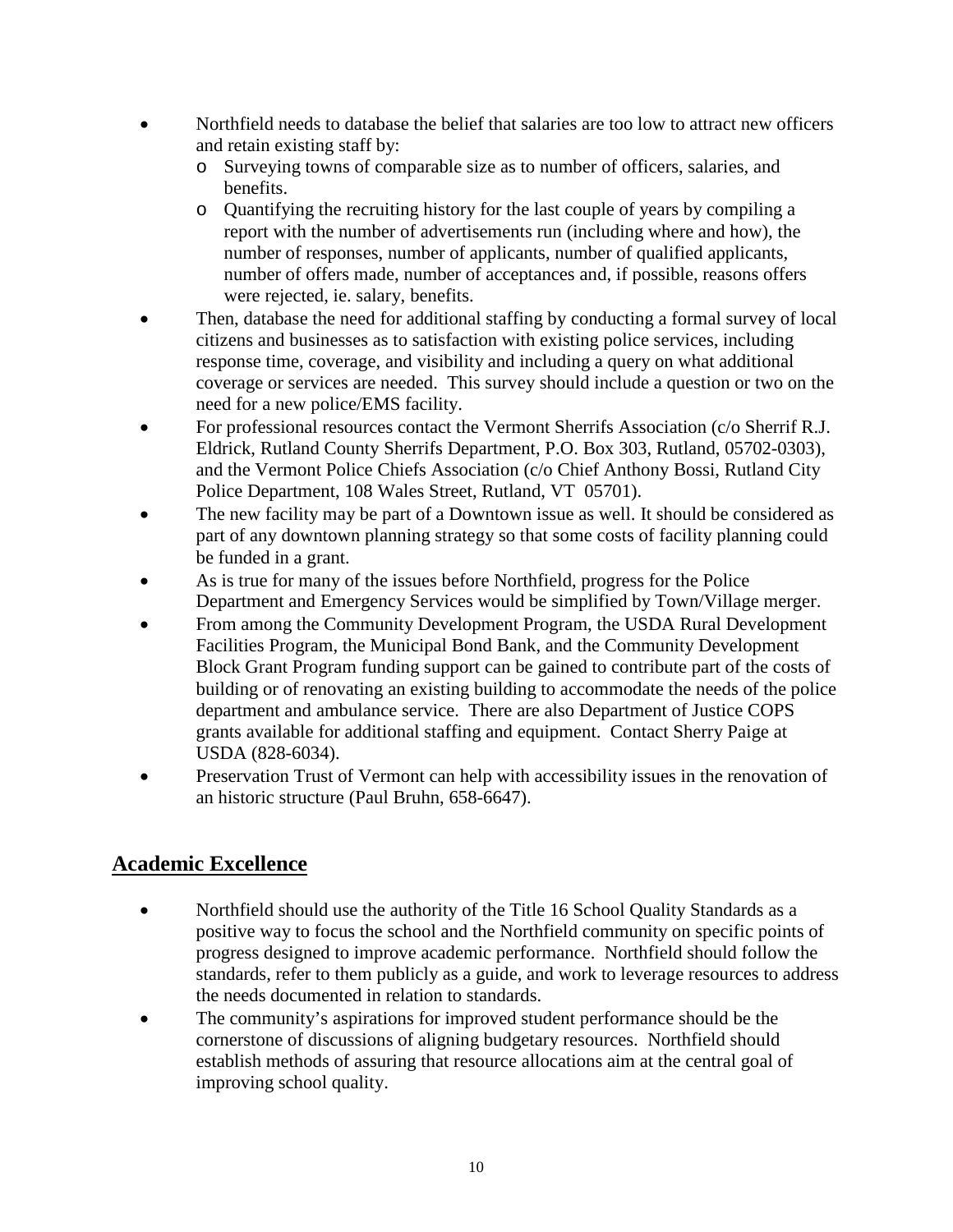- Northfield should plan to use the numerous resources available for school improvement including those from the Department of Education, neighboring school districts, and institutions of higher learning, especially Norwich University. Can Norwich students and faculty expand curricular offerings or systemically enrich opportunities in Northfield schools?
- Athletics provide community events that benefit the whole community and celebrate the athleticism of Northfield youth. Events that test and celebrate the academic excellence of Northfield students should also be developed. Planning for such events should include youth, parents and school leaders.
- Northfield should systematically examine possible collaborations to provide distance learning opportunities as a cost-effective and practical way to expand curricular offerings. Bill Ramond (828-0064), the leader for education technology in the VT Department of Education, can provide critical assistance. Winton Goodrich at the VT School Boards Association (223-3580) can also help in this area.
- The USDA Rural Utility Service Distance Learning and Telecommunications Program can be utilized to expand technology to connect the schools to each other and to other schools to broaden their curriculum. Contact Sherry Paige (828-6034).
- Ultimately, academic atmosphere and performance follow from community priorities. Northfield needs to build a long-term strategy to encourage a deep discussion of the need for academic excellence, and to inspire comprehensive support for progress in the community.

#### **Town/Village Issue**

- Maybe Greg Brown at Housing and Community Affairs could be of some assistance.
- Contact Paul Cillo, chair of the Hardwick Planning board for his advice or to meet with the Northfield committee. Paul led the successful effort in Hardwick (472- 6222).
- Build a charter for merger and, in advance of Town/Village votes, ask the Selectboard and Trustees to vote for a resolution to support the adoption of the merger charter, and ask them to vote unanimously for this resolution. Then send the charter with a cover letter demonstrating their support and including the specific benefits of merger to every Northfield voter and taxpayer in advance of public votes.
- Representatives of Town and Village could meet with members of a community that has successfully merged.
- The League of Cities and Towns could provide technical assistance.
- Part of the work that is required is communication. From the perspectives presented on the Community Visit Day it seems that both the Selectboard and the Village Trustees would, on the whole, support a merger. Plans should be developed to bring the larger community into a dialogue around the issue.
- The Task Force needs to do the fact finding—do the math—honestly list out the pros and cons.
- The Northfield News could play a major role in encouraging a deep debate in its pages and thereby educating the public to all sides of the issue.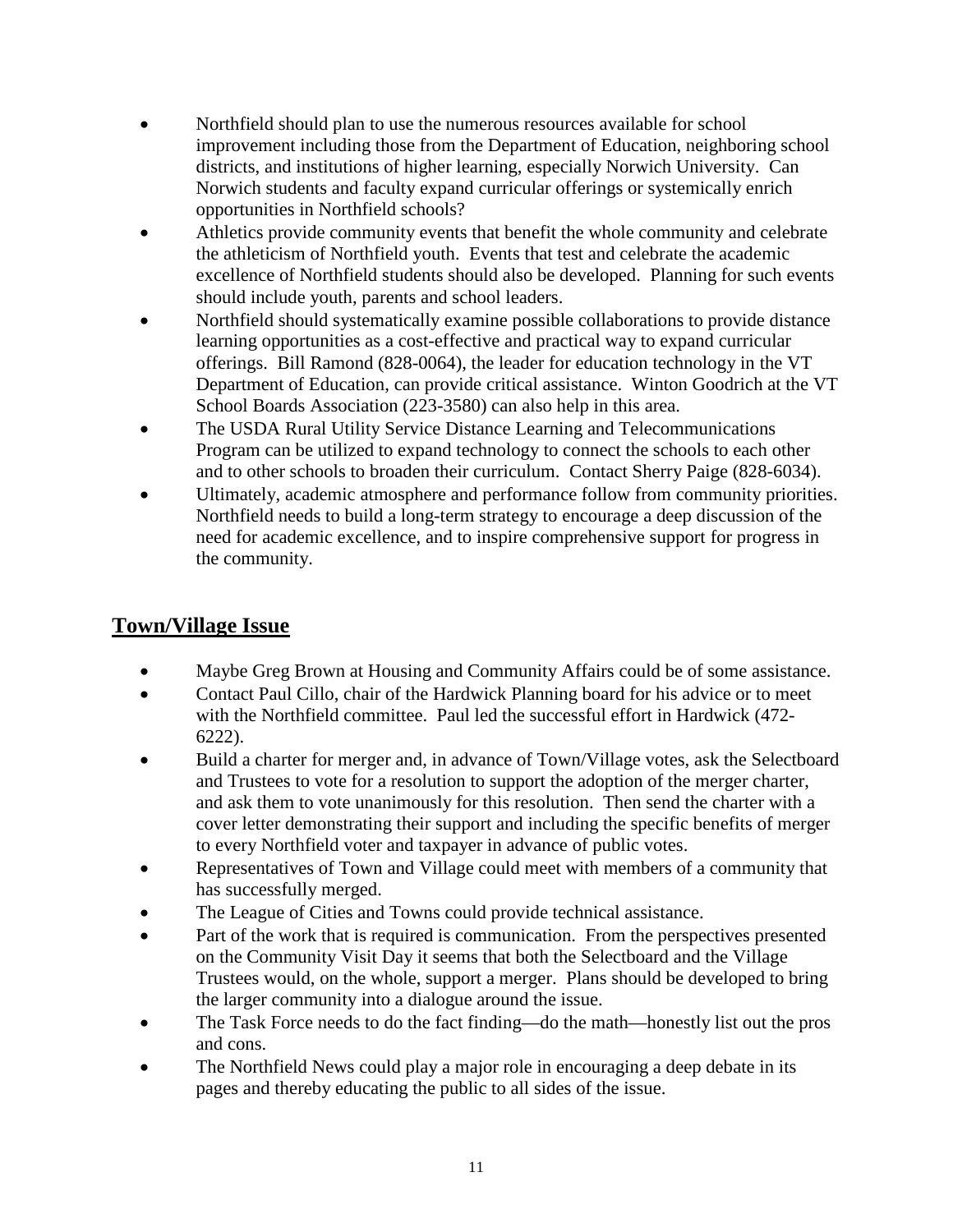- Community Forums would also be key points for dialogue. These could begin with presentation of key information on the tax structure, the repayment of existing Village and Town debt, and how that repayment will effect residents. Representatives from successfully merged towns like Richford, Stowe and Hardwick should be invited.
- Progress toward a merger will require the mobilization of broad community support. One of the main issues seemed to be the town's reticence over becoming responsible for village debt, in concern over the possibility of a default on the part of the village . With a little education this really should be a non-issue. It is very hard to think of a case of a VT municipality going down the tubes and defaulting on bonds.
- The Village and Town of Richford recently went through a successful merger (after a 1996 VCRD Community Visit). Gary Snider (Clerk), Jim Tomlinson (Selectman) and Albert Perry (community leader, 878-7618) would be good contacts to detail the process they went through.
- Cost savings are likely to be realized with a merger and overall efficiency of the governmental unit will be one of the most positive results.
- Community communications and continuity would be advanced and Northfield would strengthen its identity and reputation as a community which works together to make progress.
- The issues having to do with water/waste-water and emergency services would probably be easier to decide if there were not two boards.

#### **Water/Wastewater Issue**

- Curt Carter in the Department of Economic Development could provide some assistance when the projects reach a permitting phase (828-5233). He also has many contacts in Agency of Natural Resources that might be of some help.
- Funding could be available through the CDBG program or, depending upon the project, a VEPC tax increment financing district or reallocation approval.
- Water and Wastewater issues are likely to be some of the more challenging ones to achieve final results. From the outside, and based on what was observable on the Visit Day, Northfield appears to need to achieve better definition (clearly mapped) of the services areas and an updated allocation ordinance to deal with hook up policies (including required hook ups in the service area), fees, re-allocation of unused capacity, contribution of large users of B.O.D., etc.
- These decisions can be better made if there is a merger.
- The designation of the service area and clear standards for additional hook ups is going to be critical in getting Act 250 approval. Northfield should plan for this and address the issues of scattered growth BEFORE it get into the Act 250 process. If there is any possibility of a determination of scattered growth, the allocation ordinance (addressing the scattered growth issue) will be critical.
- The Towns of Milton and Stowe are two towns that have been caught in this issue. Ted Nelson, Milton Manager (893-6655) and Scott Dunn, Stowe Administrator (253- 6135), would be good resources as to the pitfalls of the Act 250 process and how to address these issues proactively.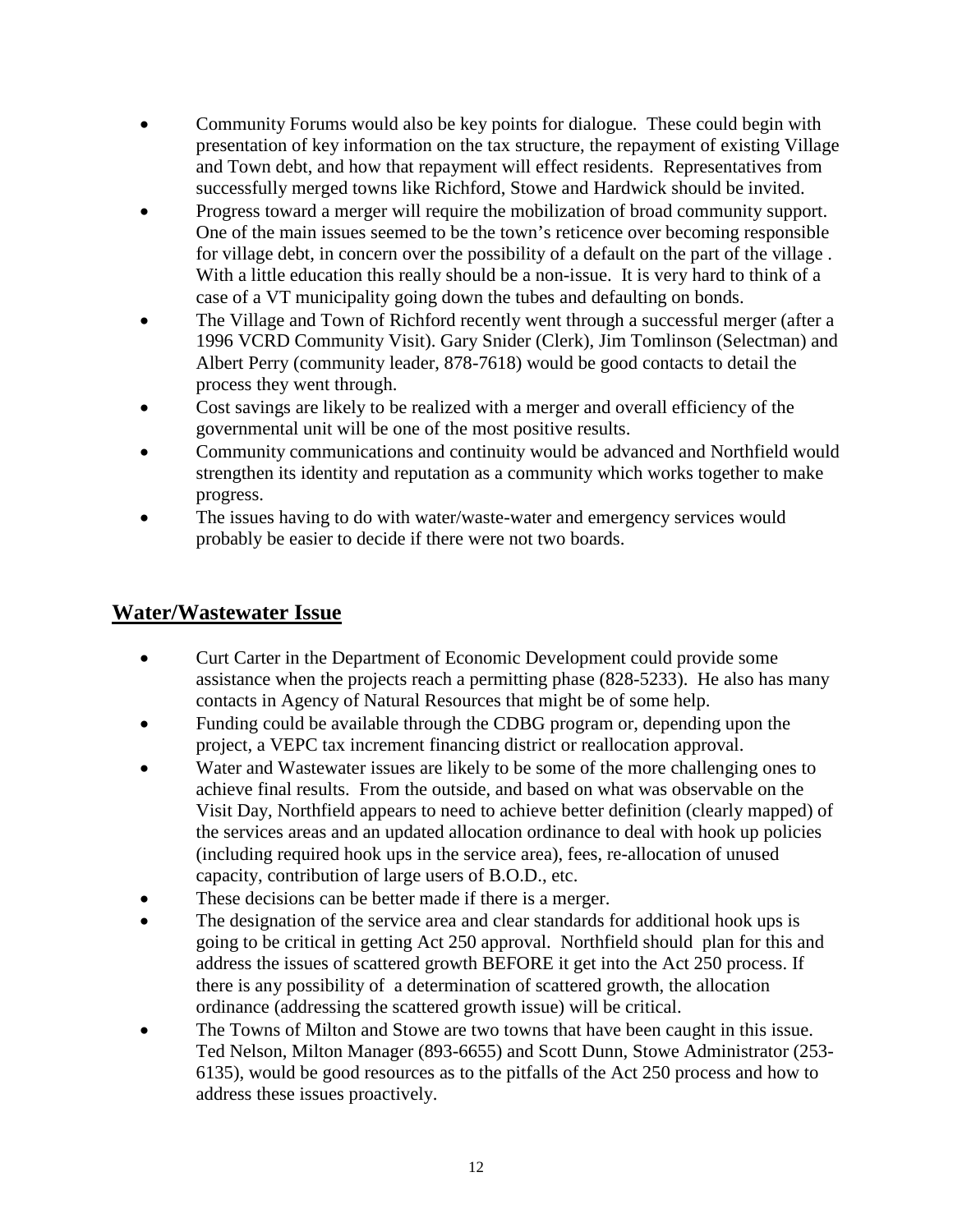- Hook ups in an expanded service area (outside the current area) could be required to pay an additional hook up fee or an "impact fee" to help pay for initial costs of the infrastructure. New users in an expanded service area should help pay for the debt previously incurred by the original users.
- Protection of the water source should be a key concern of the entire Northfield community. A review of the local sewage ordinance should be undertaken and strict enforcement required. Providing sewer lines to those areas surrounding the water supply may or may not be the best solution. Extension of the lines could simply increase pressure for development. On site sewage disposal is not the only pollution danger to this water source. Intensive development will also create pollution in the form of runoff--ranging from road salt to lawn and garden chemicals and pesticides. Growth management in the identified source protection area should be part of the plan for protecting the supply. Protection may require land purchase to provide optimum control.
- Northfield might invite the Agency of Natural Resources, Northern Vermont RC&D (Beth Ann Finlay), Environmental Protection Agency, the Vermont Occupational Safety and Health Administration (828-2765) and Department of Health and hold a community forum on health and safety issues surrounding water and wastewater treatment and well field protection.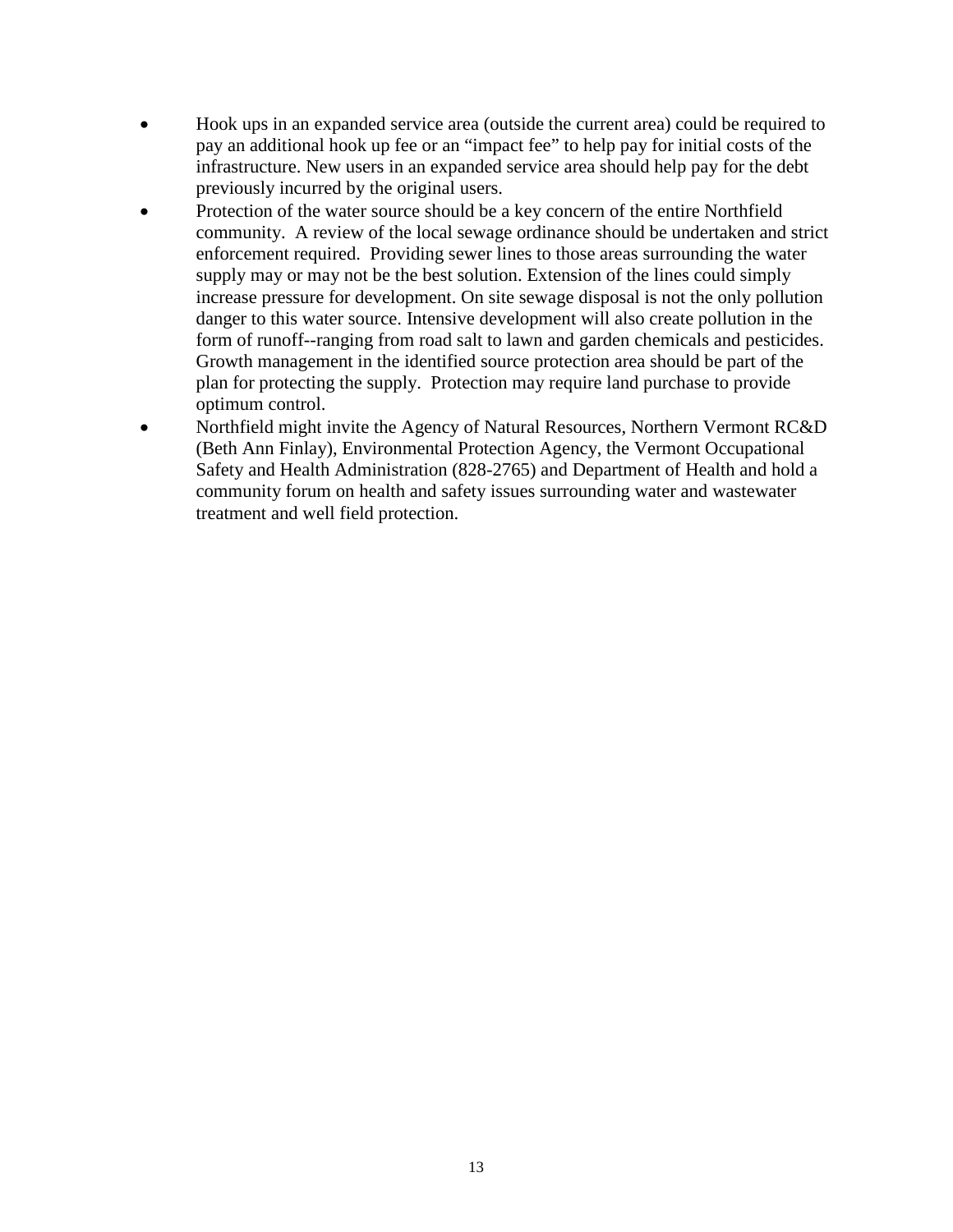# **IV. Task Force Action Plans**

**Established on the January 3rd Resource Day**

#### **Downtown Task Force**

Northfield needs a Downtown Planning Committee to review issues, establish priorities, attract new businesses, develop strategic parking, and, especially, to pick the Downtown Plan off the shelf, review and revise it, and put it into action.

#### **Chairperson:** Rick Van Arnam

#### **Major issues**

#### **Economic Vitality:**

- Need stronger Business
- Business Recruitment
- Something for kids
- College link w/downtown
- Need retail for vitality
- Hospitality facilities
- Vacant building and lots (i.e. Grey building, armory)

#### **Physical Appearance:**

- No center or focus
- Empty store fronts bad impression
- Design plan for downtown (1998 plan)
- Waterfront potential

#### **Promotion:**

• Marketing what we have to offer within the community and outside the community

#### **Action Steps**

- 1. All committee members are to review the 1998 Downtown Plan before the next meeting.
	- Brad Denny/Rick Van Arnam will provide copies to the committee members and place a copy at the Municipal office and the Brown Library.
- 2. Committee will define the vision of downtown. Questions to consider:
	- Are all stakeholders represented on committee?
	- Richard Schneider, President of Norwich University, will investigate the use of an architect student to help committee with planning.
	- Richard Schneider will also have someone at NU do a scan to see what financial resources are available to communities.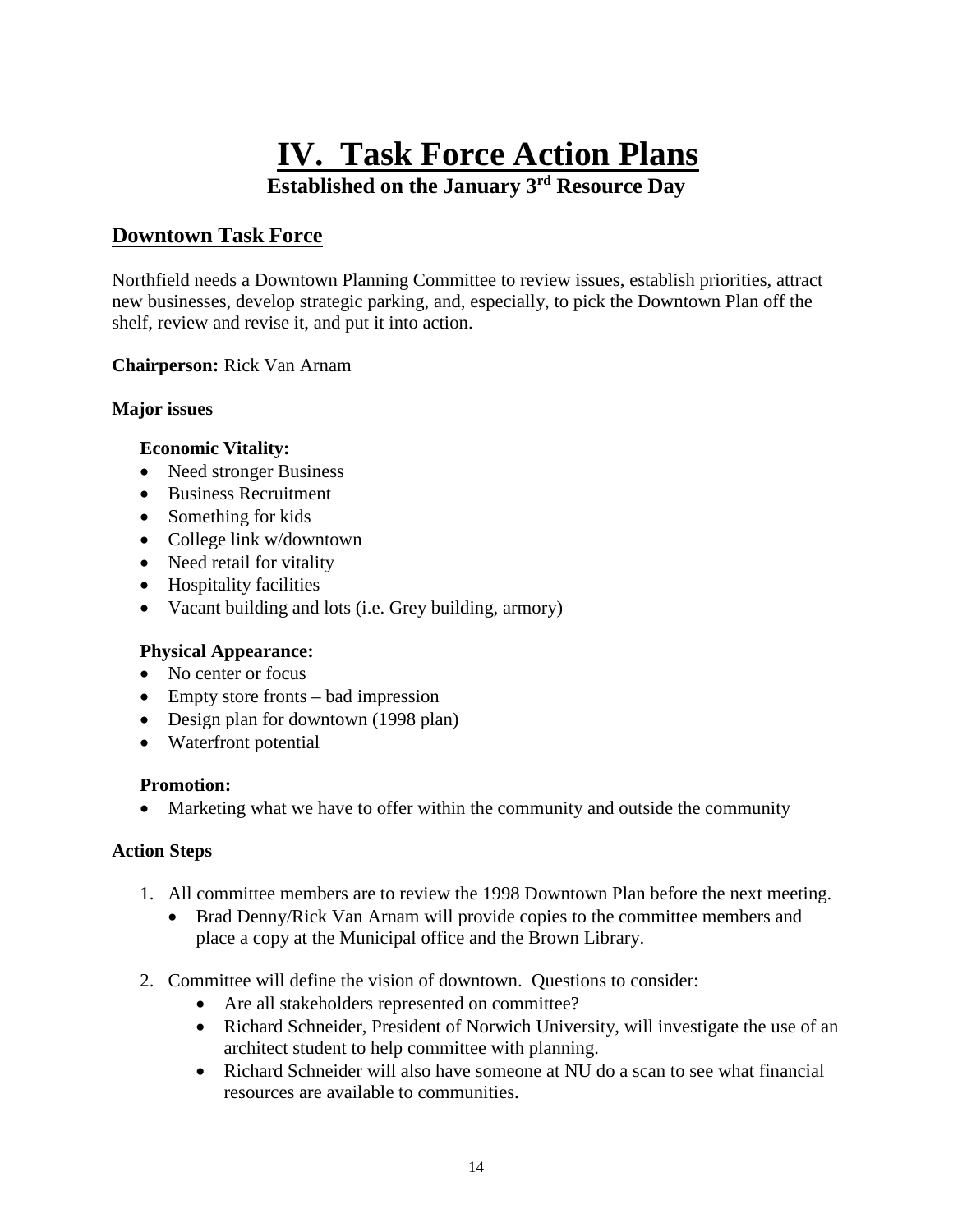- 3. Committee to gather all relevant information related to this issue.
- 4. Do downtown site visits, or have representatives come to Northfield, to help in defining our downtown vision. Also look at what it's like to do start or run a business in Northfield.
	- Create uniform questions to ask when visiting other towns and/or researching what's working not working in our own community. It was suggested that a resource be created so it's easy to start and/or run a business in Nfld.
		- Kerri Hoffman and Angie Roberts will draft questions
		- Pam Knight will get a list of all businesses in Nfld from NBPA
		- Brad Denny will work to get a list of businesses in Nfld from the municipal office.
		- Brad and Bruce Youngbluth will work together to inventory resources and impediments.
	- Take pictures of other communities
- 5. All members will bring a list of potential people to interview whom have considered doing business in NFLD but went elsewhere, had a business and left, or currently have a business.
- 6. Need to contact the Northfield Planning Committee (Steve Hatch) regarding their Master Plan and coordinate our activities with them.

#### **Police Department/Emergency Services Task Force**

The Police Department needs additional staff and increased resources to provide more competitive salaries. Police and Ambulance services need a new municipal facility.

**Chairperson:** Betty Podgwaite

#### **Action Steps**

- 1. Create and distribute an information pamphlet on emergency services in Northfield and describing volunteer opportunities.
- 2. Establish a Fund Raising Committee to identify what people can do to help; for example making phone calls, supporting fundraising activities and events, or helping with mailings.
- 3. Continue to meet as a "Building Committee" to focus on combining Ambulance and Police with the Fire Department—Invite Municipal Manager Charlie Morse to the next meeting.
- 4. Support EMS Bill in the Legislature.
- 5. Investigate whether a long-term lease may be available for building an addition on the Fire Department (on railroad-owned land).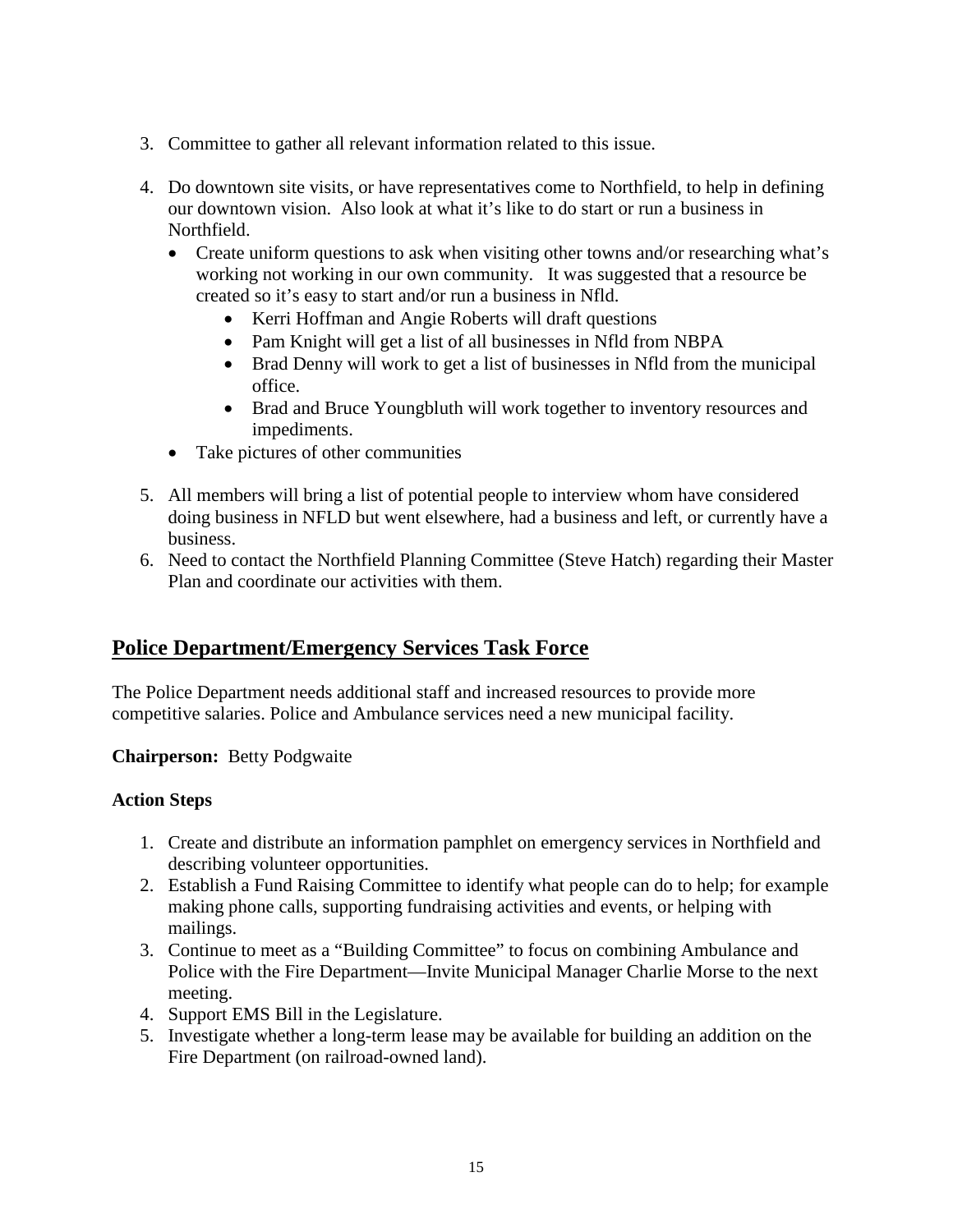6. Investigate the possibility of developing a First Response Course for high school students, grades 10, 11 and 12, to lead toward EMT certification. Investigate the possibility of locating such a course at Norwich University.

#### **Resources**

- 1. Maxine Grad Champion for the EMS bill.
- 2. Alan Weiss Building Committee.
- 3. Nicole Goldstein grant writer.
- 4. USDA Rural Development, possible source of a facilities loan/grant (828-6032).
- 5. Community Development Block Grant Program for ADA accessibility (828-3211).

#### **Academic Excellence Task Force**

Northfield should develop and enact an action plan to expand curricular opportunities, and improve academic atmosphere and performance in the school.

**Chair:** Mary Ellen Simmons

#### **Action Steps**

- 1. Build community support for academic excellence through newspapers, website, newsletters, letters to the community, public forums, school board meetings, and the town report.
- 2. Maximize the structure of the learning system in the school through the use of outside consultants, enrichment periods, supporting the existing structure, first day of school activities, and CSO.
- 3. Review Curriculum: evaluate existing curriculum and align with Vermont Standards; identify Northfield student needs; develop a community service element in the curriculum; participate in monthly statewide curriculum coordination meetings.
- 4. Integrate Technology: Assess and ensure basic infrastructure; improve professional development; employ local cable access and Norwich resources; set up a mentoring program for teachers; assess staff skills; tap into state-wide resources—Vita learn and VISMET; and include the technology resources of the district.

#### **Town/Village Task Force**

The Town and Village of Northfield should merge to simplify community and municipal communications, raise the image of Northfield, and promote a common identity among Northfield residents as members of a unified community.

**Chairpersons:** Richmond Moot, Alan Weiss, Steven Jeffrey (Executive Committee) [The Task Force sees itself as an investigative committee which will institute a full Merger Committee, if evidence warrants after investigation, and Village and Town Boards endorse the effort.]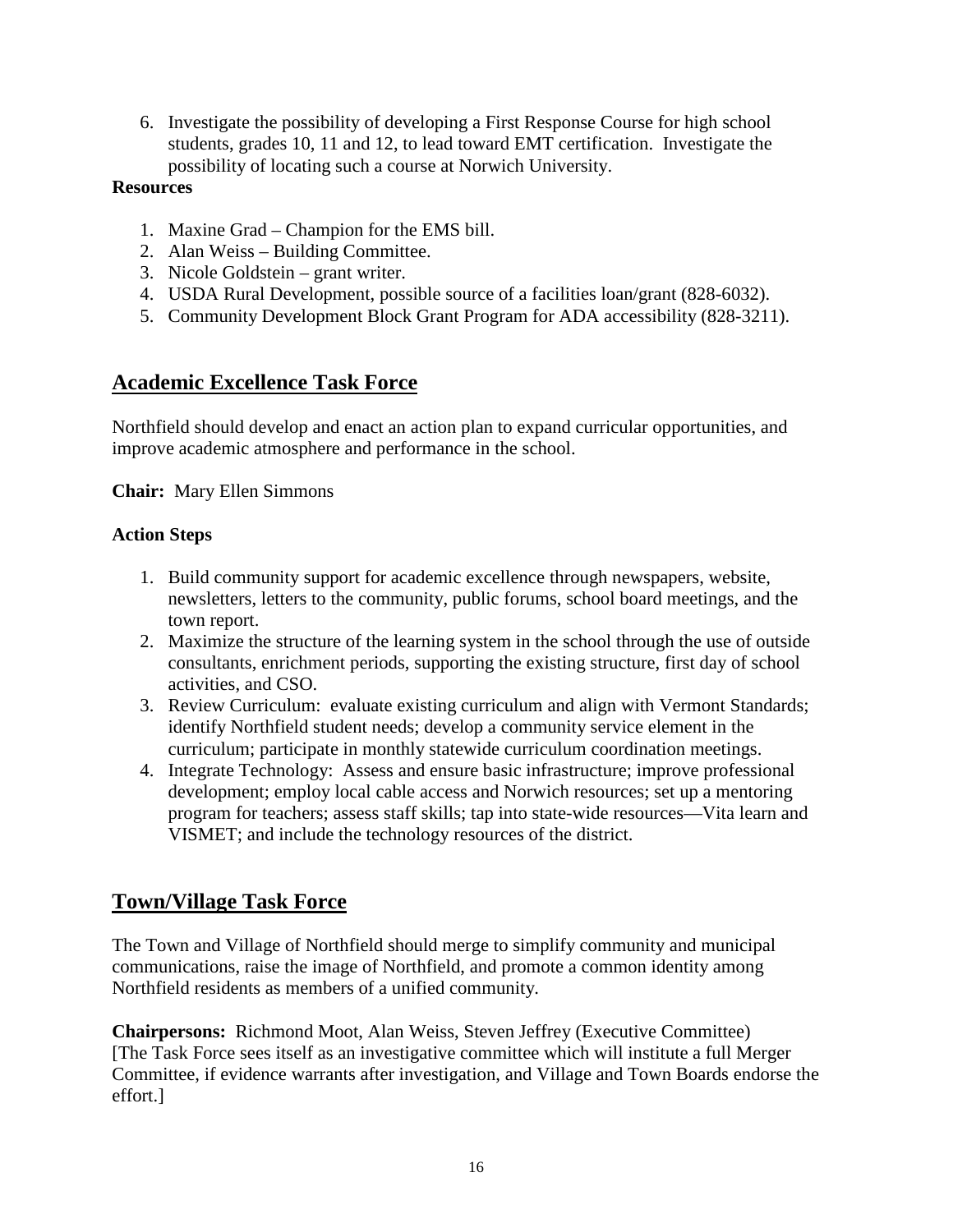#### **Action Steps**

- 1. Committee members will receive and review the merger proposal from the last Northfield attempt at merging town and village, a copy of the Richford merger plan and report to the Legislature, and results of the last merger initiative.
- 2. A questionnaire will be distributed with the Town Report and a series of small focus groups will be developed to articulate the reasons for the defeat of the 1999 merger proposal.
- 3. The committee will build a plan and timeline for future efforts towards merger within the next 30 days; depending on the evidence reviewed.
- 4. The Task Force would then seek official sanction from the Town Board of Selectmen and the Village Trustees to establish a Town/Village Merger Committee with additional members and adequate resources to build a merger proposal.

#### **Resources**

- 1. Documents: Merger Proposal, October 28, 1998, April 12, 1999, and other pertinent documents.
- 2. Contact other communities which have gone through this process: Hardwick, Stowe, Richford.
- 3. Vermont League of Cities and Towns.
- 4. Mel Adams.
- 5. Volunteers and focus group participants.

#### **Water/Wastewater Task Force**

Northfield needs to follow through with its water system expansion and build systemic responses to wastewater needs in Town and Village, and especially to protect its well field.

#### **Chair:** Kathy Lott

#### **Action Steps**

- 1. Investigate the feasibility of extending the sewer project to include well field protection and Northfield Falls (including analysis of the number of users [and potential users] and financial impacts).
- 2. Investigate funding possibilities with the Agency of Natural Resources and USDA Rural Development.
- 3. Work with the Planning Commission to identify higher density areas in Municipal Plan

#### **Resources**

- 1. Agency of Natural Resources.
- 2. USDA Rural Development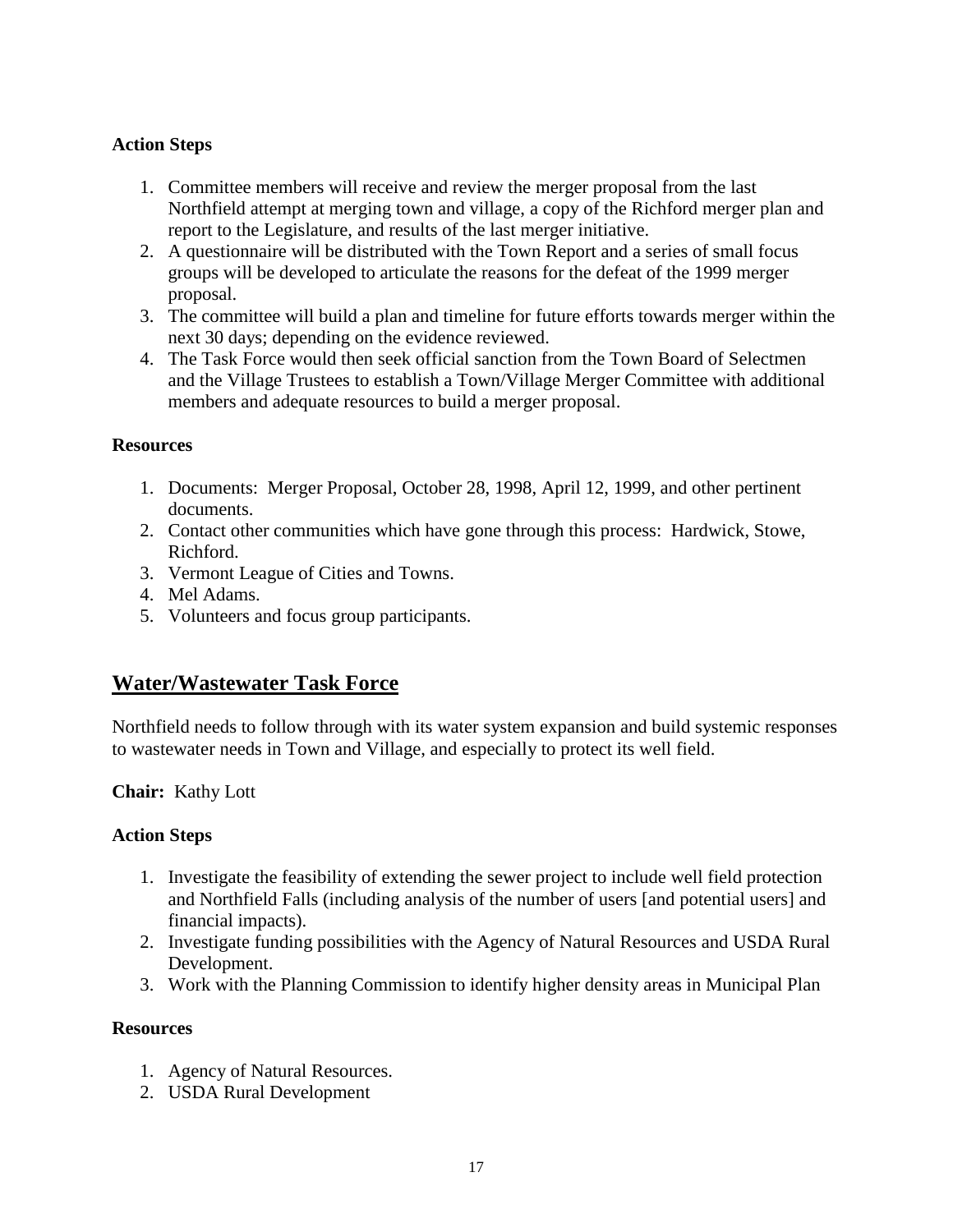# **V. Notes and Major Issues**

**Points of Testimony from the Community Visit Day, November 6th, 2001**

#### **Resource Team A –Industrial Development Issue, Natural Resources & Recreation Issue, and Downtown Development Issue**

*Paul Costello – Executive Director, VT Council on Rural Development (Team Facilitator) Chris D'Elia, Commissioner, VT Department of Economic Development Richard Angney, Executive Director, Central VT Economic Development Corp (CVEDC) Wayne Fawbush, Executive Director, VT Sustainable Jobs Fund (VSJF) George Malek, Executive Director, Central VT Chamber of Commerce (CVCC) Sherry Paige, Community & Business Outreach Specialist, USDA Rural Development (Scribe)*

# **I. Industrial Development Issue Focus Group**

*Brad Denny Melanie Menagh Angie Fernandez Dexter Landers John Donahue Dick Moot Rick Van Arnam Russ Todd*

#### **Points of Testimony**

#### **Community Strengths**

- There is a strong Wood Products Industry.
- Access to transportation (rail, freight, interstate) is very good.
- Northfield residents have a very strong work ethic.
- There is space available that can be made useful.
- There is a strong hand labor sector in Northfield.
- Both Nantana and Bean Industrial Park are not fully developed. There is space available for new businesses or expansions.
- TDS (telecommunications) is committed to rural areas and to Northfield so Northfield residents have access to high-speed Internet connection.
- The textile industry is thriving due to high tech inventory management systems.
- Northfield makes a good impression on first time visitors.
- Northfield has natural beauty, homes and rental space and is the home to Norwich University.
- Northfield is identified as a university town.
- Electric infrastructure was totally replaced recently.
- There are 290 businesses (some world class) in Northfield.
- There are opportunities for small entrepreneurs to grow in Northfield.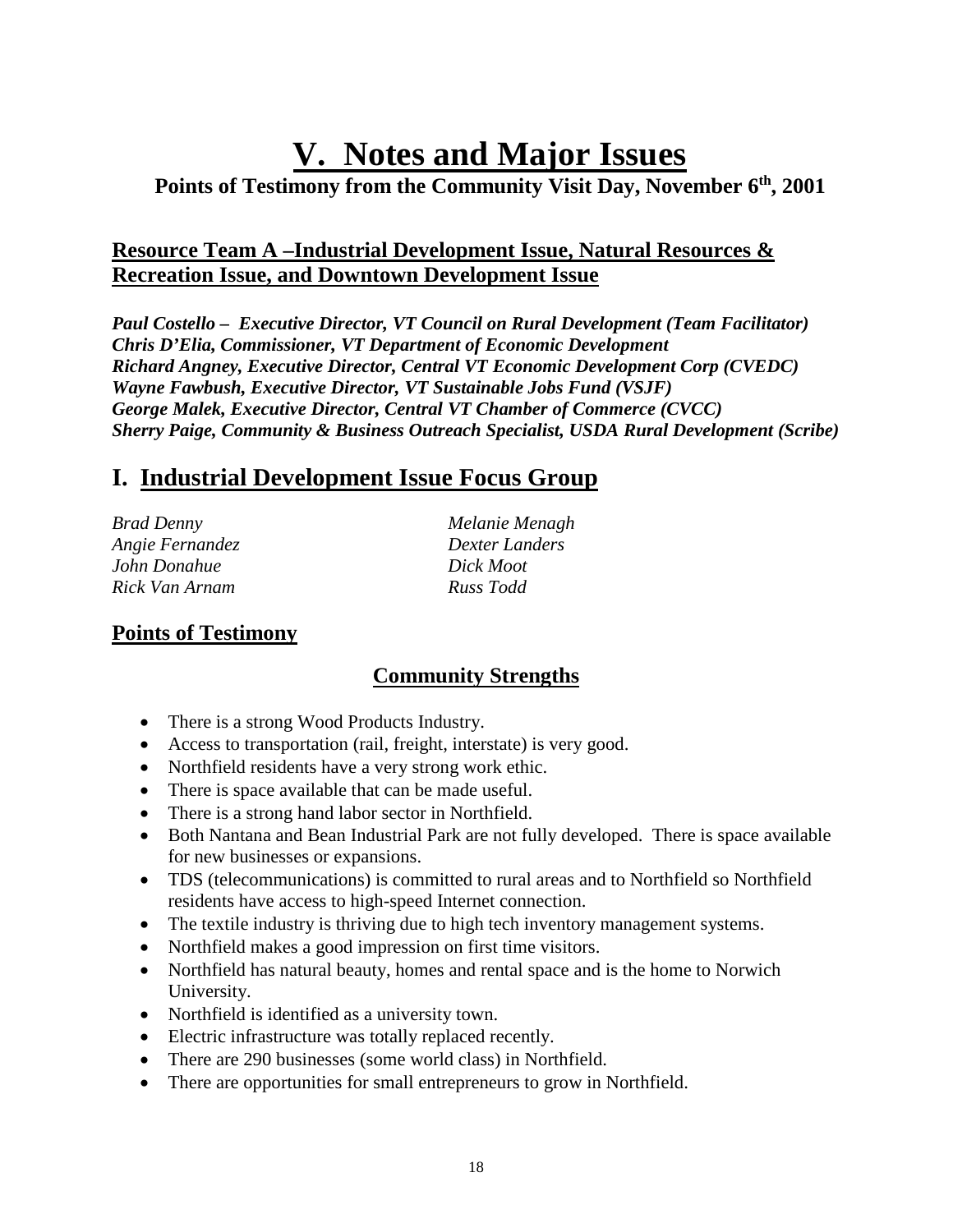- Some residents might not want to industrialize Northfield; there is no consensus.
- Some fear that bringing in more industry could make Northfield into another Williston.
- There were retail stores around the common that are now empty or are offices.
- Many residents outside of the Village of Northfield do not want industry.
- Some residents believe that Northfield is a bedroom community.
- Development should be in Bean Industrial Park, not in downtown area zoned for commercial/mixed use.
- People would welcome high tech businesses rather than granite plants.
- Products are manufactured/produced in Northfield, but sold outside of Northfield.
- TDS is an industry that sells telecommunications in region, not just in Northfield.
- The Norwich University faculty that used to live in Northfield, now lives outside.
- No immediate housing is available; no new housing is being built; the market is tight.
- Spouses' jobs/employment are not available in Northfield.
- There is a perception that the Northfield School System is not very good.
- Electricity rates are 2 stage rates, one for winter and one for summer.
- Act 250 regulations act as impediments.
- Water and sewer rates are high.
- There is infrastructure for businesses in Northfield, but it is expensive.
- There is no current or local effort (except for CVEDC) to bring industry into Northfield.
- There is no local committee to draw and support industry.
- Northfield may need to import labor if new industry comes in.
- Real estate tax rates are high.
- Residents need to go out of Northfield for just about everything.
- There is no movie theater anymore.
- There is no real sit-down family-style middle class restaurant anymore.
- The Municipal Manager is supposed to be coordinating the local effort to bring new businesses into Northfield, but has too many other things to do.
- Northfield is not considered a progressive community by many; this is a marketing challenge.
- In the 1960's during the Vietnam War, Northfield was looked down upon by the media due to the presence of a military college (Norwich University) in town.
- Certain television stations refuse to show Norwich University sports and events.
- Northfield needs to market itself.
- Some people want to expose what is going on in the Selectboard.
- Some of the wood products producers have been getting solicitations from North Dakota to relocate.
- There are few resources for advertising for this small community.
- The school system is not large or wealthy. There are few Advanced Placement courses and the size limits the curriculum.
- Some feel the need to change internal perception of Northfield with a public relations effort for residents and businesses.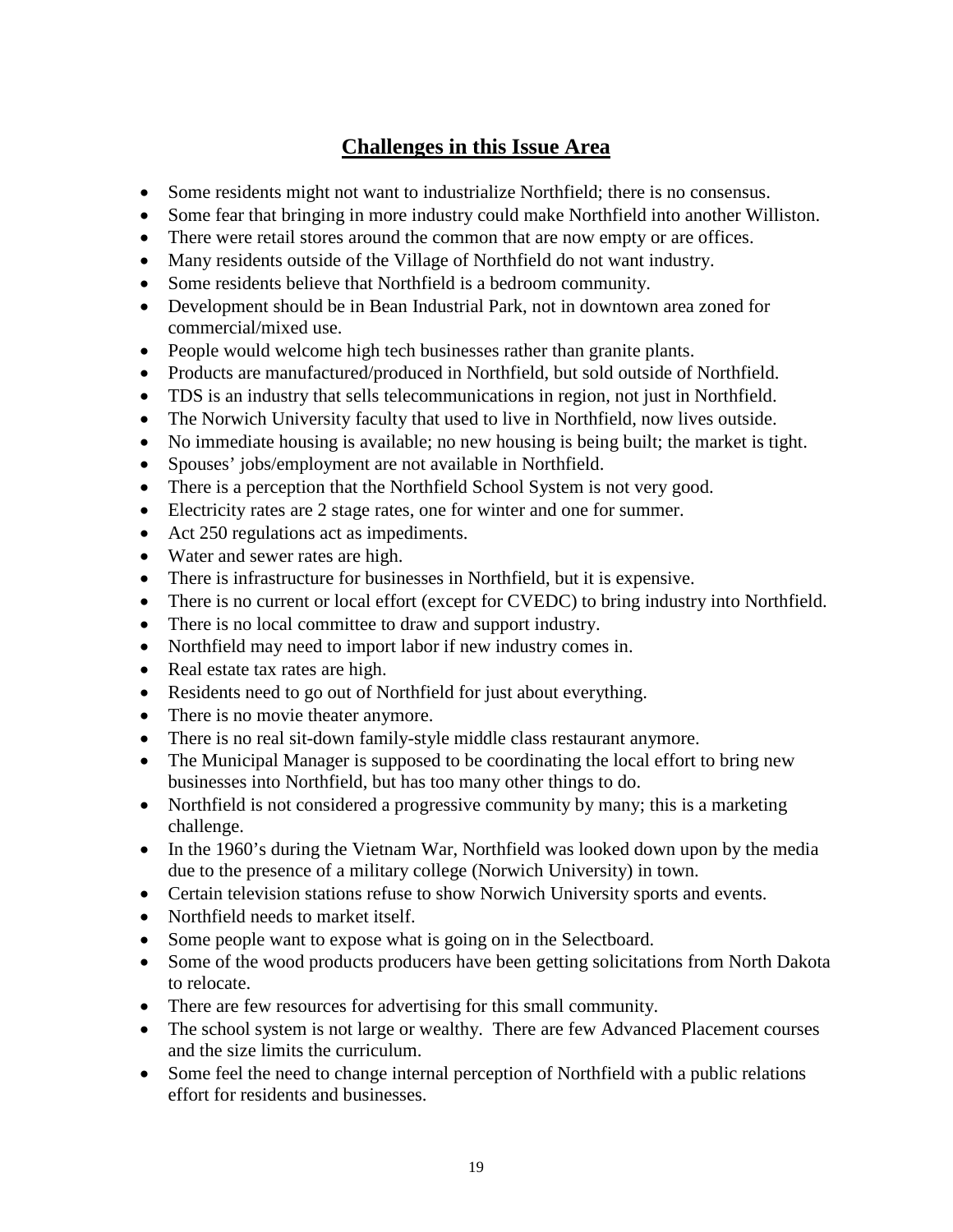- Northfield has no plan for what development is wanted here.
- The community should develop the industries that are in Northfield rather than seek to bring in new ones.
- CVEDC and the State of Vermont are not being pushed to work on economic development in Northfield.
- In the future the feds are going to be spending money in energy and defense, not on rural economic development.
- Internal communications are weak.
- There is no newspaper, phone system, or television station that reaches everyone.
- Internal communications exist only through the tax bills.
- Northfield Town should merge with the Village.
- If you live in the village, you can be on the board in town. However, if you live in the town, you cannot be on the Village board.

#### **Key Challenges Summary**

- 1. There is no single, locally active group to lead planning for industrial development that fits into Northfield and working to draw in new businesses and manufacturers and support existing industry.
- 2. Northfield needs to market itself based on its assets and attractiveness.
- 3. Town/Village divisions are a distraction to the town's internal communications and external reputation/image.

### **II. Natural Resources & Recreation Issue Focus Group**

| <b>Mack Golterman</b> |
|-----------------------|
| Meg Donahue Davi.     |
| Nelson Hoffman        |
| <b>Frank Pecora</b>   |
| Carol Jean Suitor     |
| Gail Lawson           |

*Mack Golterman Craig Sullivan Meg Donahue Davis Kelly Young Nelson Hoffman Conrad Motyka Don Wallace Carol Jean Suitor Becky Merrilees Gail Lawson Ann Walton*

#### **Points of Testimony**

#### **Community Strengths**

- There are hiking trails, beaver ponds, and wildlife on Paine Mountain.
- The ridgeline trail runs from Darling Road to the Northfield Line on the Berlin side of Paine Mountain. This is developed and cleared by the Berlin Conservation Commission.
- The Berlin Pond Area on the east side of the ride is conserved from possible development.
- The Northfield Youth Group has interest in a master recreation plan.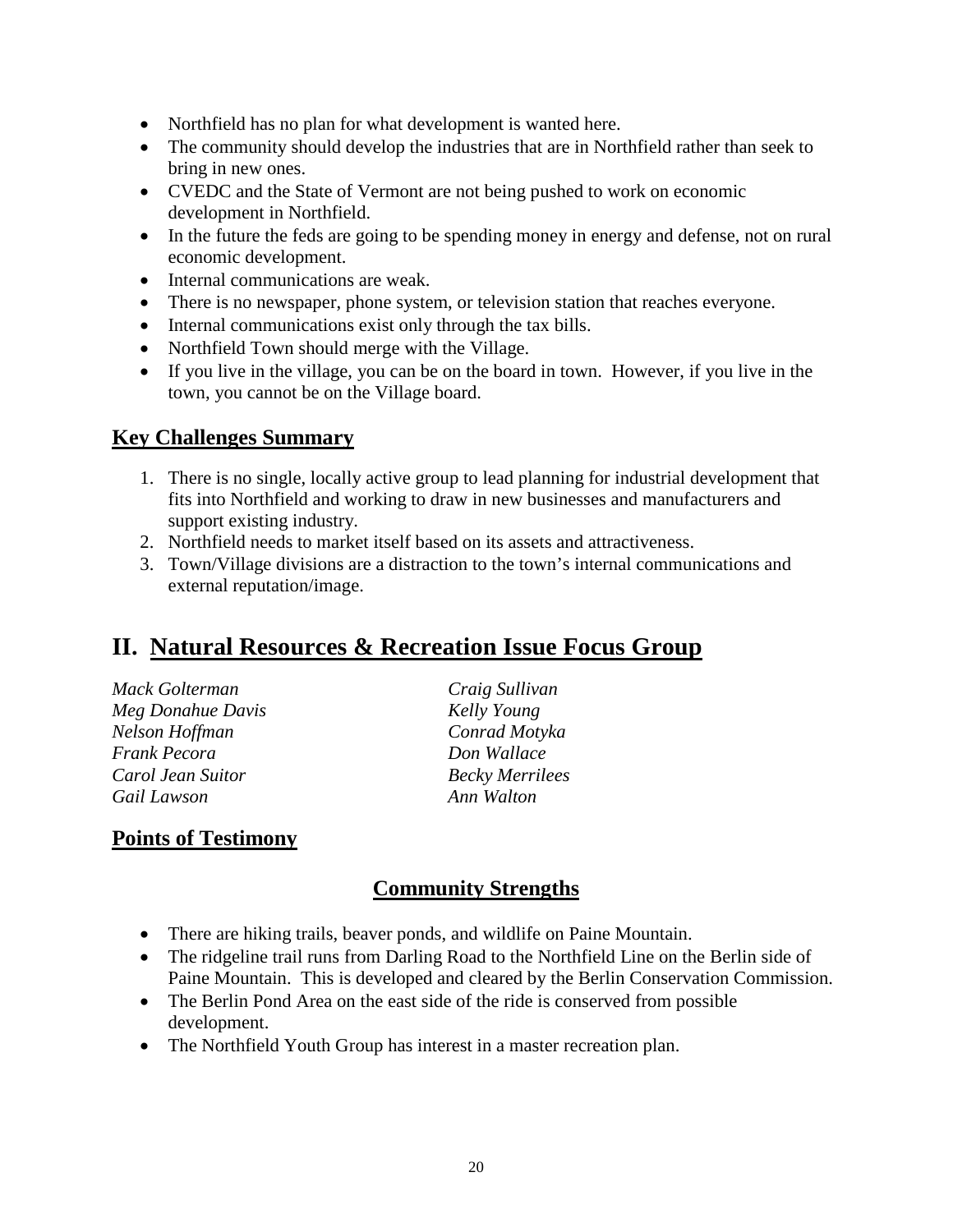- Norwich University engineering students designed a bike path from Northfield Falls to Memorial Park Recreation Pool that connects both recreation fields—the plan is on a shelf.
- The snowmobile club has many members who do trail work for permission to use trails.
- These recreation trails can be used year round for walking, bird-watching, hiking, biking, and cross-country skiing.
- Northfield has ball fields, a golf course, tennis courts, and a soccer field.
- Northfield has a newly formed Jazz band, an Arts Activities group, a community chorus. In addition, youth and adults perform Broadway plays on the common.
- There are unique natural resources in Northfield.
- Norwich University is generous in support of 'community activities.'
- There are monthly meetings held between the Municipal Manager and Norwich University staff.

- Out of state landowners will not give right of way access to parts of the ridgeline trails.
- The trails must be protected.
- There must be an opportunity to form a Conservation Commission.
- Northfield needs to develop the political will to have a recreation plan and to build support to provide resources.
- The Bike Path plan designed by Norwich University Engineering students needs VTRANS & environmental review and approval.
- Funds are needed to conduct an inventory of resources for planning purposes.
- There is no arts studio.
- There is no place for theater rehearsals.
- There are no indoor activities for the arts.
- The residents of Northfield need to identify the organizations and partners who are interested in building recreation.
- Land is being posted so people can't get into the backcountry; you can't walk between houses anymore and some access roads are posted.
- Unused roads are allowed to grow up rather than made into trails.
- Posted land limits access for those who want to walk in the hills.
- Because of posted land and guardrails, there is limited access to the Dog River.
- Northfield needs to clean up the shoreline, the brush and junk, behind the Senior Center and behind the market to make trails.
- There is a possibility of developing a park on the waterside site of the Cetrangolo lot.
- Is the town willing to put aside resources/funds into a Conservation Plan and Commission?
- How much does the town really want to protect? Back roads,  $1 2$  acre plots, changing landscape, look & access. Will the town put funds into this?
- There is no recreation field at the high school. There is no place for a physical education field.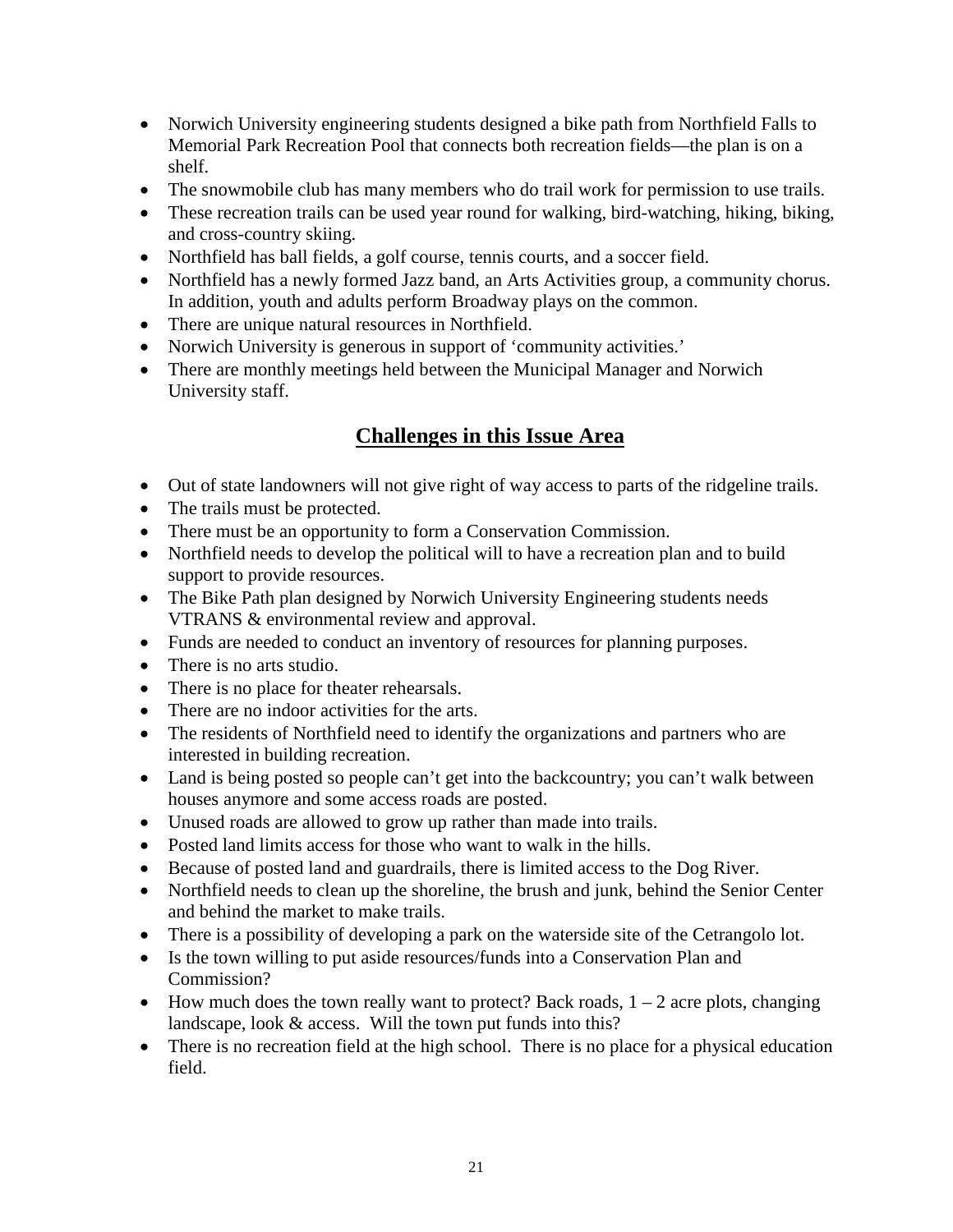- There is nothing within a quarter mile from high school for the schools to use as a physical education field.
- There is a combination soccer field and baseball field in Northfield.
- The high school is using the church parking lot for student parking. If there is an event in the gym & in the auditorium, there is no parking available.
- Northfield has no bowling alley.
- If Northfield had a community recreation center, they could schedule play and court time, use it as a meeting place, a youth center, and a center for the arts. There are location and funding sustainability challenges.
- Northfield does not have night volleyball, aerobics, or other nighttime activities.
- There is no trailhead parking in Northfield.
- Outsiders do use the hiking trails.
- There is no developed market for trail use by Norwich University, or local schools.
- There are no dining and lodging facilities for nighttime visitors on "big" event weekends.
- The establishment of a Conservation/Recreation Commission could serve as a clearinghouse for requests for information regarding physical activities, art events, and protection of natural resources.
- People do not respect personal property (use roadside as dump site for tires, junk, etc.).
- There is tension between large property landowners and users of recreation and resources.
- Northfield needs to maintain rural roads.
- There has been an increase in the town grand list of 1% per year and there has been an increase in the inflation rate of 3% per year; the select Board gets grief when tax bills come out.
- Teen 'group sports' seem to be supported more by the community than 'individual' sport activities.
- Town funds cannot support an increase in budget. There is a need to search for outside grant funding or volunteer activity.
- Dogwood Glen Apartments has debris that is difficult to deal with because of access. The Dam area has the same problem. Town cannot put equipment into the Dog River, the debris needs to be brought to the road for removal.
- Political relationships need to be addressed between the town and schools (elementary, middle, high school and Norwich University).
- There needs to be a separate Natural Resource Plan and a Recreation Plan.
- There needs to be some internal communication to connect landowners along the trails.
- There are many litterbugs using the trails. People are not respecting the landowners.
- Establish a friends group to monitor (police) the trails.
- The Garvey Hill School property is damaged on a regular basis by high school and college students. In fact, grade school kids set fire to school recently.
- There is friction between Cadets at Norwich University using the streets for running and then Norwich posting their land against hunting by residents.
- Even though there are monthly meetings held between the Municipal Manager and Norwich University staff, communication between Northfield residents and Norwich needs to be strengthened.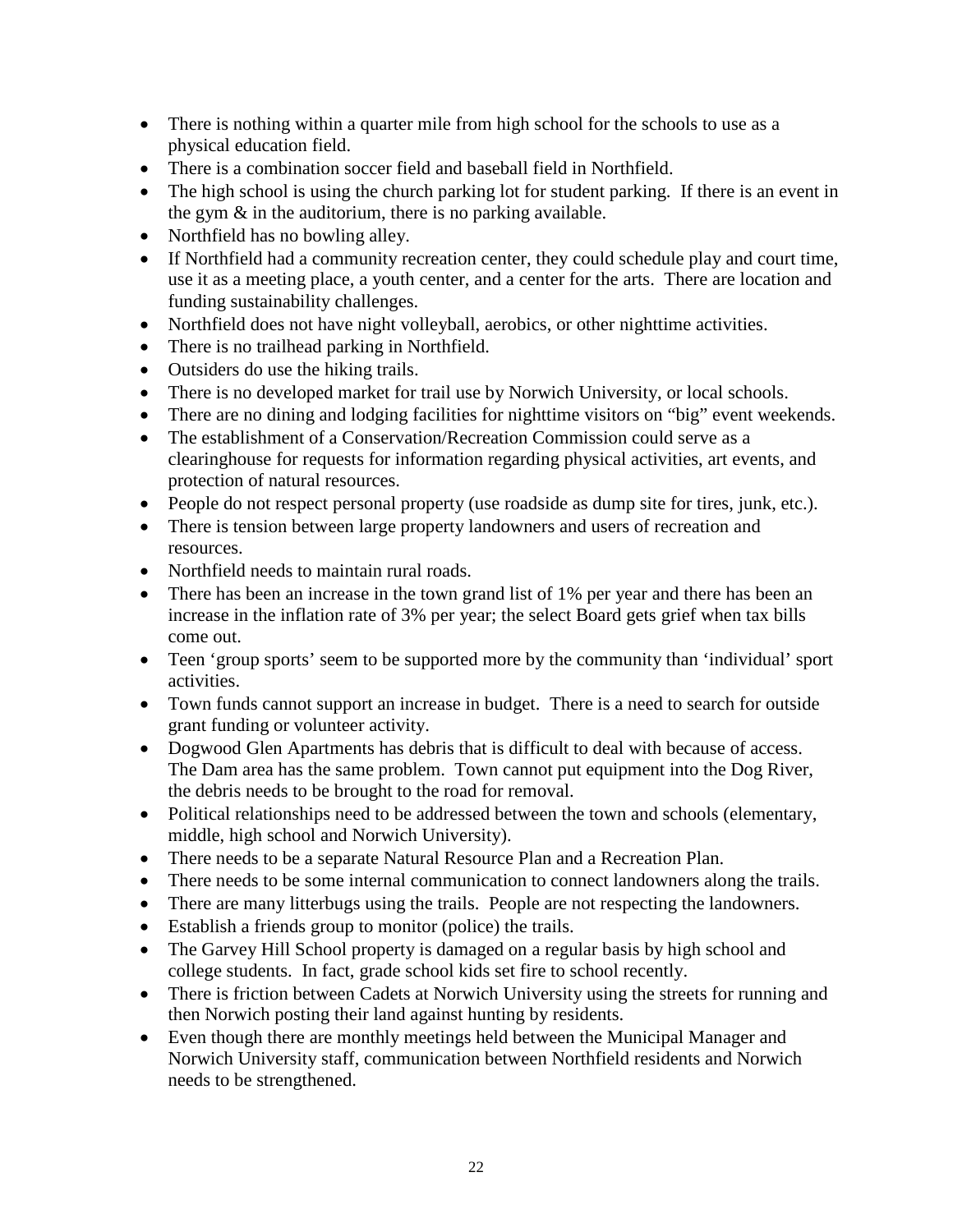#### **Key Challenges Summary**

- 1. Northfield has a wealth of outdoor assets that are not catalogued, protected, tended, or, in some cases, cleaned up.
- 2. Northfield needs a Conservation/Recreation Commission to plan in the public interest for trails, river access, the preservation of natural resources, to enhance the town, and to serve as a communications clearinghouse for outdoor and indoor recreational activities.
- 3. Northfield has a great variety of indoor recreational activities already in place but no one center for information or activity.
- 4. A community center could bring indoor recreational activities under one roof and provide opportunities in theatre and the arts.

# **III. Downtown Development Issue Focus Group**

| <b>Frank Plumley</b>  |
|-----------------------|
| <b>Brad Denny</b>     |
| Jill Donahue          |
| Susan Podowski        |
| <b>Scott Neal</b>     |
| Angie Fernandez       |
| <b>Richard Suitor</b> |
|                       |

#### **Points of Testimony**

#### **Community Strengths**

- You can park in one spot and pay all your bills in 5 minutes. Free Parking.
- There is a complement of businesses to provide necessities, services and goods.
- Northfield has an improved Common. The downtown is central, clean and appealing.
- The design of the Village and the way downtown works are key Northfield strengths.
- People know you on a first name basis.
- There is potential space in the "Depot" where the Merchants Bank branch is located.
- There is easy access without the problems of big trucks like Route 4.
- There is high-speed Internet access for small businesses.
- The few retail outlets are very good and strong.
- The fire department is in a well-lighted location near the downtown common.
- There is a place behind the fire department and common that is used for big activities (circus, town fairs)
- There is a variety of stores in Northfield.
- There is space open for development at Cetrangolo's that will be crucial to the future of downtown.
- The Dog River runs through downtown (and has ducks in it).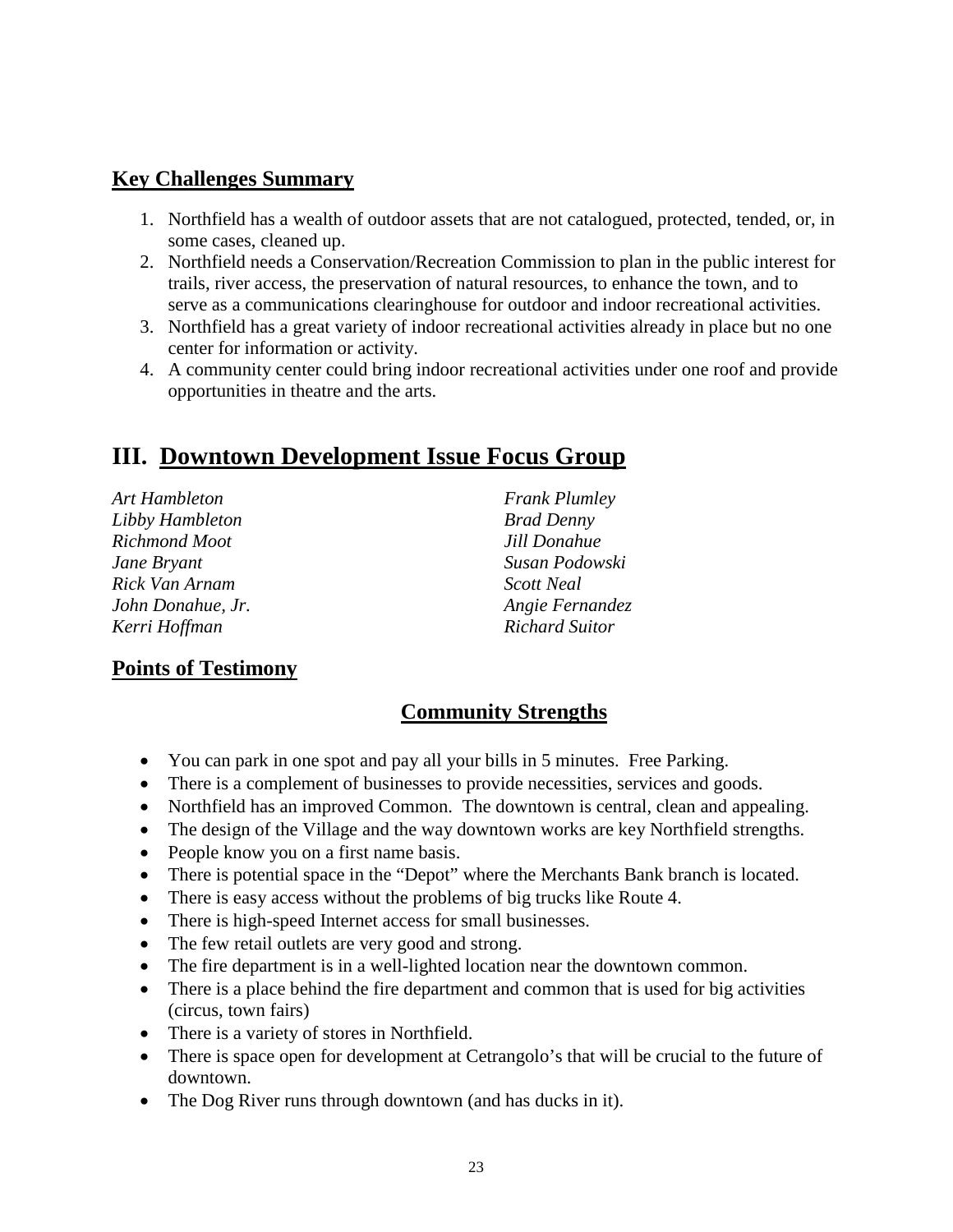- The long-serving Northfield Business and Professional Association has goals, organizes group Christmas activities, and holds a banquet in the spring honoring a local merchant.
- Most of the upper floors around the downtown are occupied as apartments or office space.
- More people are telecommuting, so having the cable Company in town is a great asset for small businesses that need high-speed Internet access.
- The Municipal Manager has applied for a planning grant from CVRPC.
- The Municipal Manager has applied for "Downtown Designation."
- Road services are very good.
- Seniors can walk to shop in downtown.
- There is a new Chief of Police. There is an officer walking downtown now that was never there before.
- The 'live' camera downtown has reduced problems.

- The relationship between Norwich University and the downtown is tenuous. Although there are 1200 students on the Norwich campus, the students make very little impact on downtown businesses, even the pizza place. The students do not come downtown; they go out of town.
- Norwich University owns a lot of property but is tax-exempt.
- Downtown needs to attract Norwich faculty, visitors and students; students do not tend to walk downtown.
- Northfield needs facilities to keep visitors lodging here. If you build up the traffic, then more business will come downtown.
- Norwich University does some business with Northfield, but they could do more.
- Northfield does not have much lodging to offer visitors.
- There are only 4 weekends each year when there is a high visitor rate.
- Lodging owners do not like to have students as lodgers.
- Northfield is lacking small business services (printer/copier access--Kinkos, mail delivery services--UPS/Mailboxes Etc.).
- There is no bookstore in Northfield.
- Northfield is perceived as a "bedroom community" by some residents. Pizza Hut won't come here – that is good; Kinkos won't come here – that is bad. It is a numbers game.
- There are more than 1,000 jobs in Northfield; it is not just a "bedroom community."
- There is no Downtown Plan.
- Actually, Northfield spent \$30,000 developing a Downtown Plan. The Municipal Manager at that time had a conflict with the Selectboard and left. The Downtown Plan hasn't been reviewed or implemented since.
- There is no UPS or FedEx stop here unless they are called.
- Norwich University operates its own printing facility.
- Strategic parking is an issue you cannot park to pick up a pizza or prescriptions at the pharmacy.
- There is no control over the parking time (no limits).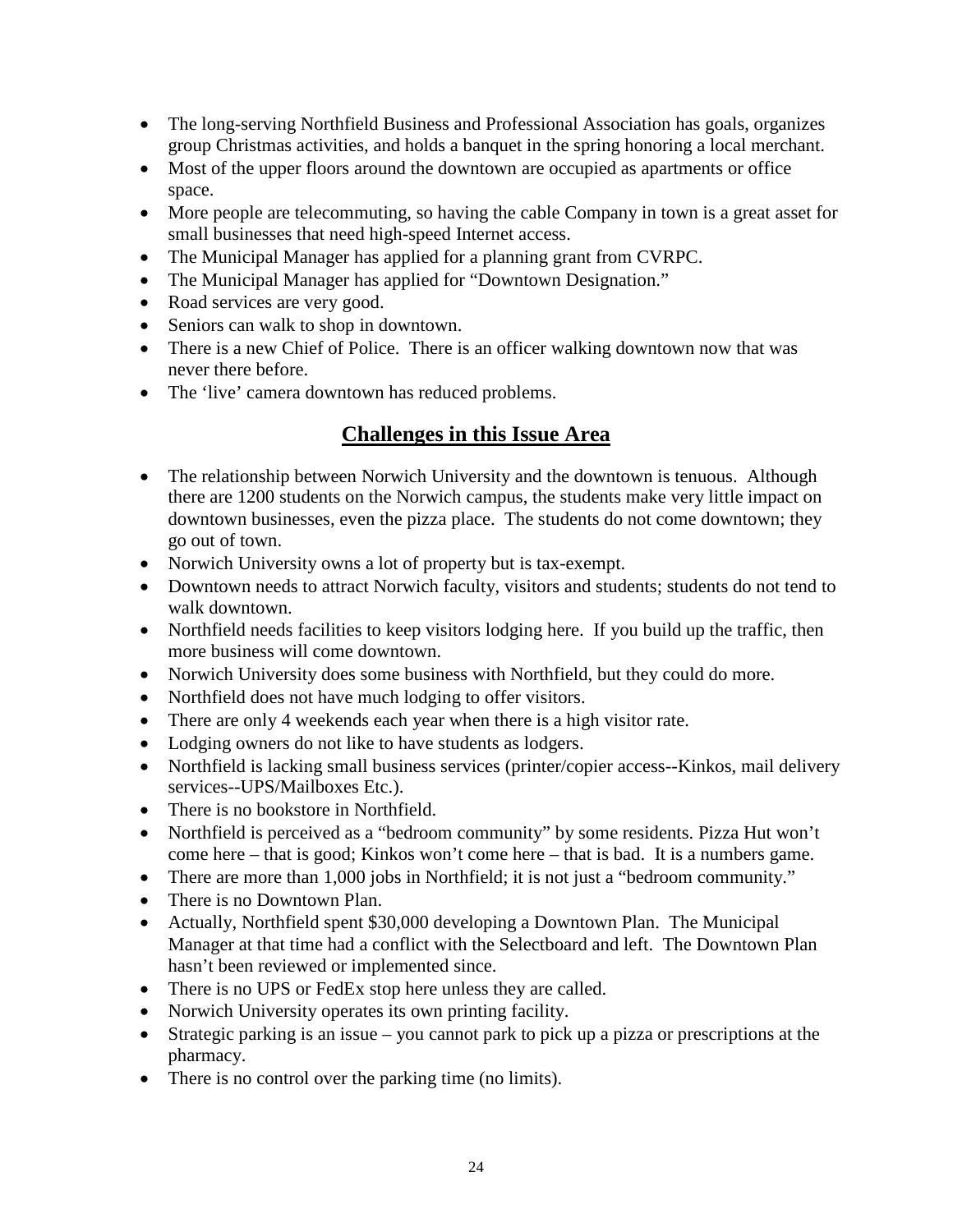- There is the possibility of paving the back parking lot behind TDS for excess parking of downtown employees.
- Sidewalks need repair.
- The budget is tight for enhancements or maintenance (for example, the wall along the common is getting bad.)
- There is the feeling of "Why should people who don't go downtown pay for sidewalks?"
- The Selectboard doesn't see putting electrical lines under the sidewalks in their budget.
- There is the perception that Norwich University is not really a part of Northfield.
- People leave Northfield to shop. It doesn't have what people want at the lower big place prices. Convenience store prices are higher.
- There is competition outside of Northfield (i.e. The Berlin Mall, Ames Plaza).
- Residents travel to shopping centers because they can't get items in town that are needed on a regular basis.
- The economics of using a mail order catalog or night shopping over the Internet takes business away from Northfield.
- There are currently 2 empty storefronts on the common.
- The Village might consider putting a Plaza at Cetrangolo's site.
- The market is tight for single-family home purchases and rentals for families.
- The Downtown Plan needs funding to put it into effect.
- With the events at the Norwich University, the Armory, and the Quilt Festival, Northfield needs lodging for more than just Norwich's 4 big weekends.
- Northfield should look for a hotel to keep people in Northfield when they visit.
- The tax base is high compared to census. Services are good, however the rates are high.
- There is no 'joint Town & Village' planning commission to capture ideas for planning, but there is a Central Vermont regional planning commission for the region.
- There needs to be an official committee to improve the internal communications with business owners and the planning commission.
- The movie theater in town burned down and was not replaced. Consider using Cetrangolo's site for a standard size restaurant and movie theater.
- There is a need for more senior housing in the downtown area.
- There is a problem wit the youth at the walking bridge harassing little children and older senior citizens.
- There is a question as to what is going to be done with the Armory Building, as it will be 2 to 5 years before it will be available to municipal or local organizations.
- Northfield faces a transition as to how to develop the downtown area. How Cetrangolo's site is developed can change activities in downtown. There is a need to have creative open discussions on developing the plan for the Cetrangolo site.
- There are enough parking spaces in downtown, just not enough convenient spaces. Employees may park in front or non-customers remain in choice spots.
- No one really wants to create parking behind the common stores.
- There is a suggestion to pay police to patrol parking if the town institutes a 2-hour parking; but it costs too much to do that.
- Develop a walking path to encourage people to walk the river walk.
- A coordinated plan is needed for pedestrian traffic flow.
- Publicize town plan revision process, as we need people/residents to participate.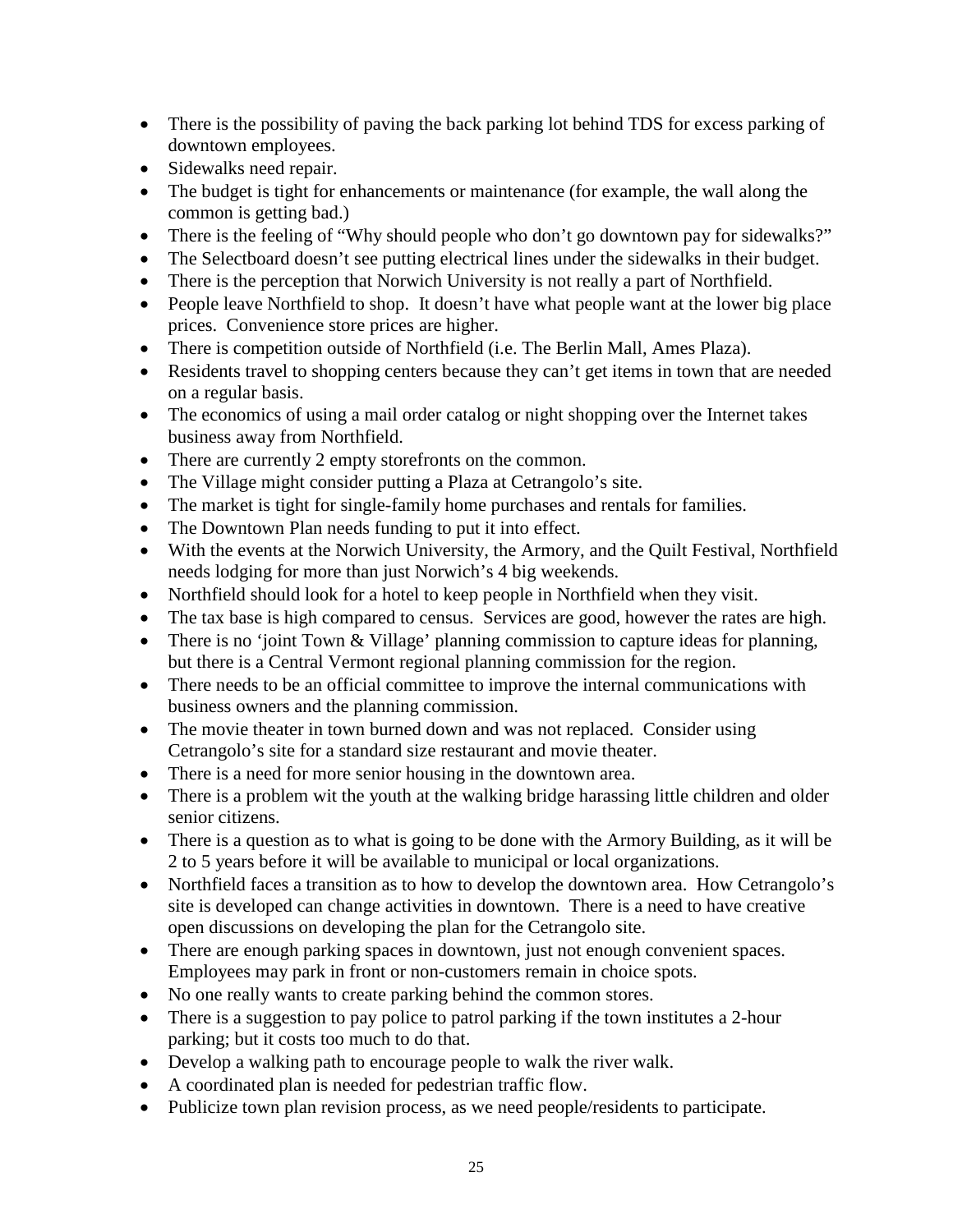• How can we create a forum for safe talking and discussion?

#### **Key Challenges Summary**

- 1. Northfield lacks a Downtown Planning Committee to review issues, establish priorities, and attract new businesses.
- 2. The existing Downtown Plan is sitting on a shelf: it could be dusted off, reviewed, and, depending on its current relevance, followed or adjusted toward real results for downtown.
- 3. There is no town development plan for the Cetrangolo site—including its possible public purchase.
- 4. There is no active Downtown Plan to incorporate long-term goals of bringing a restaurant and hotel to Northfield, strategically expand parking, and build better relations with Norwich to gain more downtown/university partnerships.
- 5. There is an historic opportunity for the renovation and redevelopment of the old gray school.

#### **Resource Team B – Utilities Issue, Community Communication (Internal and External) Iss and Emergency Services/Municipal Facilities Issue**

*Jolinda LaClair – State Director, USDA Rural Development (Team Facilitator) Anita Bird – General Manager, Times Argus James Walton – Commissioner, VT Dept. of Public Safety Duncan Hastings – Town Administrator, Town of Georgia Susan Sinclair – Executive Director, Central Vermont Regional Development Council Col. Ed O'Neill, VT National Guard Carolyn Lawrence, Special Projects Coordinator, USDA Rural Development (Scribe)*

# **I. Utilities Issue Focus Group**

*John Marcotte Dan Dilena Clovis DeLary Don Wallace Lynn Sanders Charlie Morse Steven Jeffrey Richard Suitor*

*Tom McCarney Melanie Menagh*

#### **Points of Testimony**

#### **Community Strengths**

- The taste of the water is exceptional with very little chlorine—it's of high quality compared to "city water" elsewhere.
- Water comes from well fields, nor reservoirs so it never sees the light of day till it comes out of the tap.
- Both Village and Town boards have similar concerns regarding the water.
- Only cast iron is used on the systems, which means they are in fairly good condition.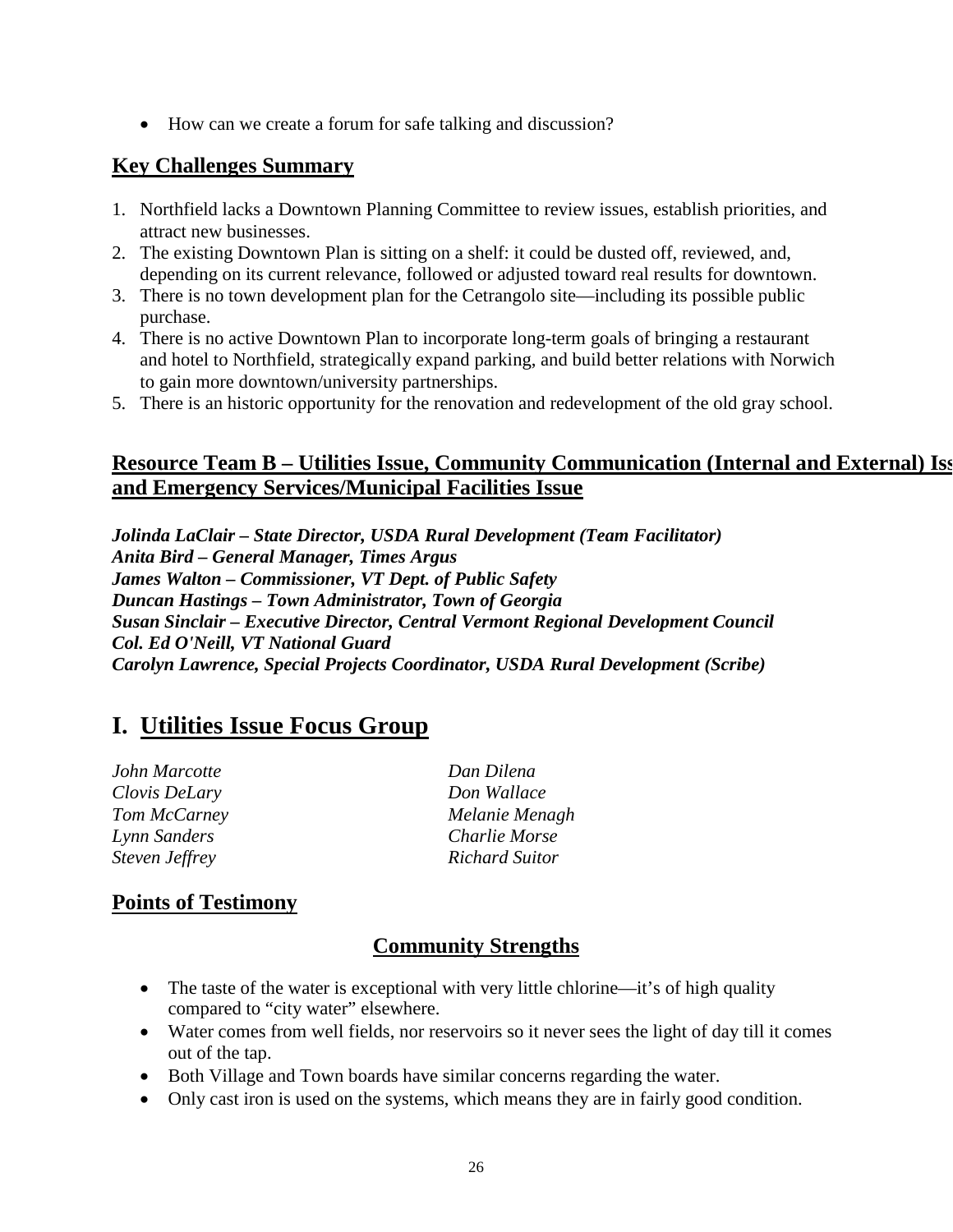- Thirty acres around the well field has been purchased for its protection.
- There is a sewer plant in town.
- The sewer plant needs to be upgraded but the town has received a \$6,000,000 grant.
- The sewer plant has capacity for more hook ups.

#### **Challenges in this Issue Area**

- The area around the well field is controlled by the town but owned and operated by the village. It is becoming a high-density area, with septic systems from 136 properties located above the well field; there is a danger of future contamination.
- Not everyone is on the public water or sewer system.
- Participants are not sure of exactly who is and who isn't on the system—there's a need for an inventory of users.
- The sewer plant was built in 1966 and needs to be upgraded.
- There are some in the Village, even on Main Street, who rely on cesspools rather than the sewer system.
- The community is working to extend water and sewer lines to South Northfield on Rt. 12, to Northfield Falls, and to extend sewer lines to the mobile home park on Rt. 12A.
- The sewer system is funded by user fees, but issues of protecting the water source make the sewer issue of concern to the full Northfield community.
- Town residents pay sewer, water, and electric fees but do not have voting rights in Village; Town/Village boundaries do not always mark the end of respective service areas.
- Hook ups must be economically feasible for new users.
- Many areas are not now served by public utilities.
- How do the town and village work together to solve these issues? How do you divide costs and share financing between town and village?
- In order to entice future economic development, you need to have dependable affordable services, and infrastructure.
- How big does Northfield really want to grow? What does that mean for needs in the long run?
- The plant itself has capacity for additional hook-ups.
- There are approximately 1,000 water users/900 sewer users.
- Goals cited include protection of the wellhead, and extending lines to 2 major areas.
- The water system is about 100 years old and needs an increase in pipe size.
- Businesses (restaurant) cannot expand because of limited sewage treatment capacity.
- The utilities' systems do not follow map-lines between Town and Village.

#### **Key Challenges Summary**

- 1. Major projects to protect the wellhead and to extend lines need broad support, and support beyond the Village.
- 2. Town/Village divisions are a distraction and make common action to plan and resource community-wide interests more complicated.
- 3. Northfield lacks concerted and consensus housing and industrial development plans today.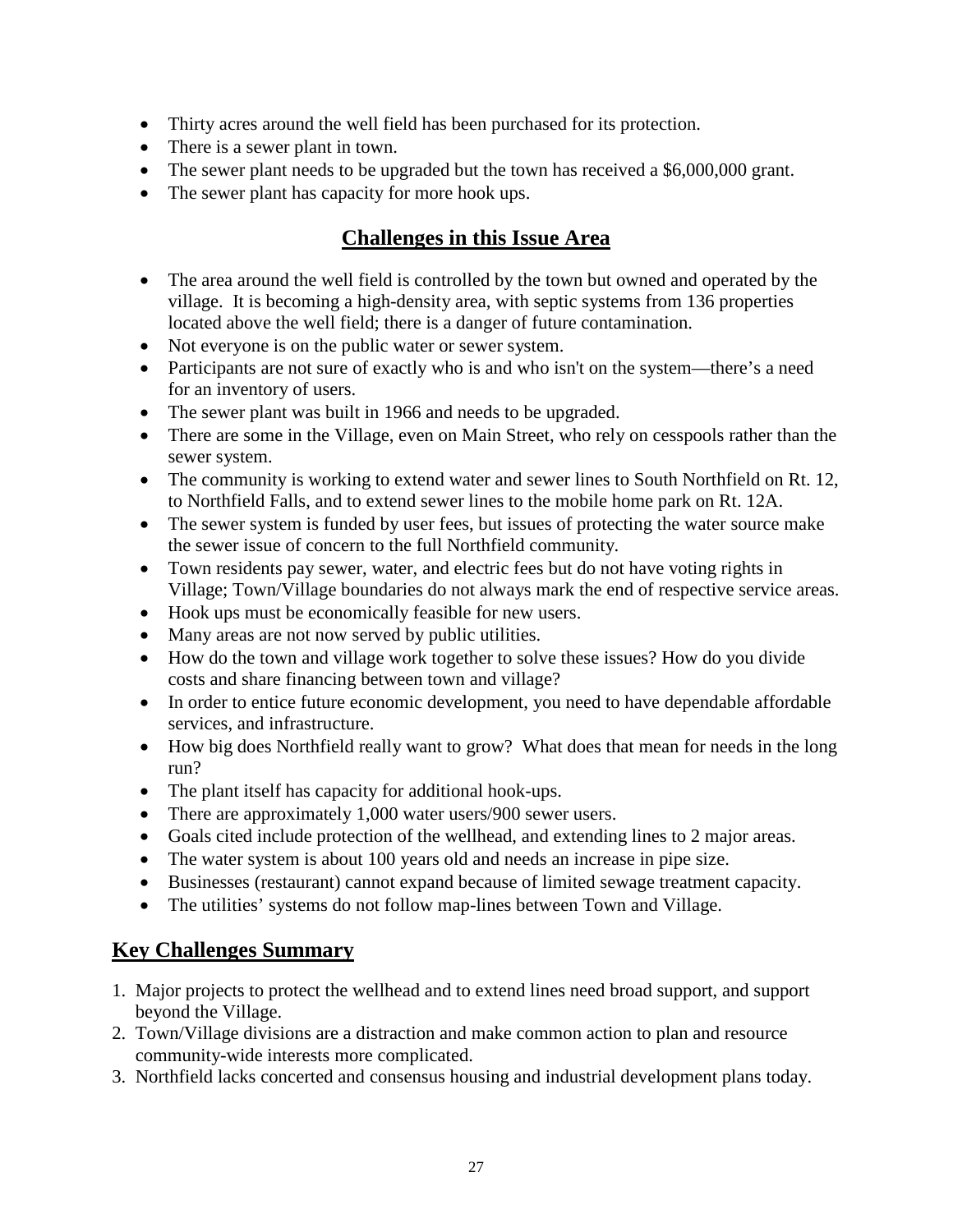### **II. Communication Issue (Internal and External) Focus Group**

*Jody Wheeler Scott Brooks Rick Van Arnam Alan Weiss Brad Denny Kathleen Lott Jacquelyn Comi Jane Bryant Pam Knight*

*James Wilson John Donahue Jr.*

#### **Points of Testimony**

#### **Community Strengths**

- There are invaluable, informal gathering and information exchange locations in Northfield.
- Many people that belong to one organization also belong to another—cross memberships help in information exchange.
- Northfield has its own newspaper, Northfield News, telephone company, and cable company (there's cable in village, not in town).
- The governmental structure in Northfield is very open and flexible.
- Northfield holds an annual Labor Day Parade that is attended by people from across the state.
- Northfield also hosts the annual quilt festival.
- Northfield is going to have a new high tech armory.
- Northfield has its own web page—which needs updating.
- Both the World and the Times Argus cover some activities in Northfield.
- A school newsletter is produced.
- A community calendar is being designed.
- Town meetings are televised.
- The Northfield Post Office is a good gathering place for the exchange of information.
- Northfield has a strong Business and Professional Association made up of almost 50 business-people from the 290 businesses in town.
- Many employees of Northfield businesses live in the community.
- Trans Video allows for high-speed internet access.

- Many would like to see the Northfield Newsletter come back.
- There is no one type of communication that reaches everyone in Northfield—many groups only communicate internally.
- There needs to be coordination between the different vehicles of communication.
- Many would like to see the Norwich Guidon (newspaper) made available to Northfield residents.
- Many do not feel they are connected to Norwich or to what happens there and are not aware of what Norwich and the students contribute to Northfield.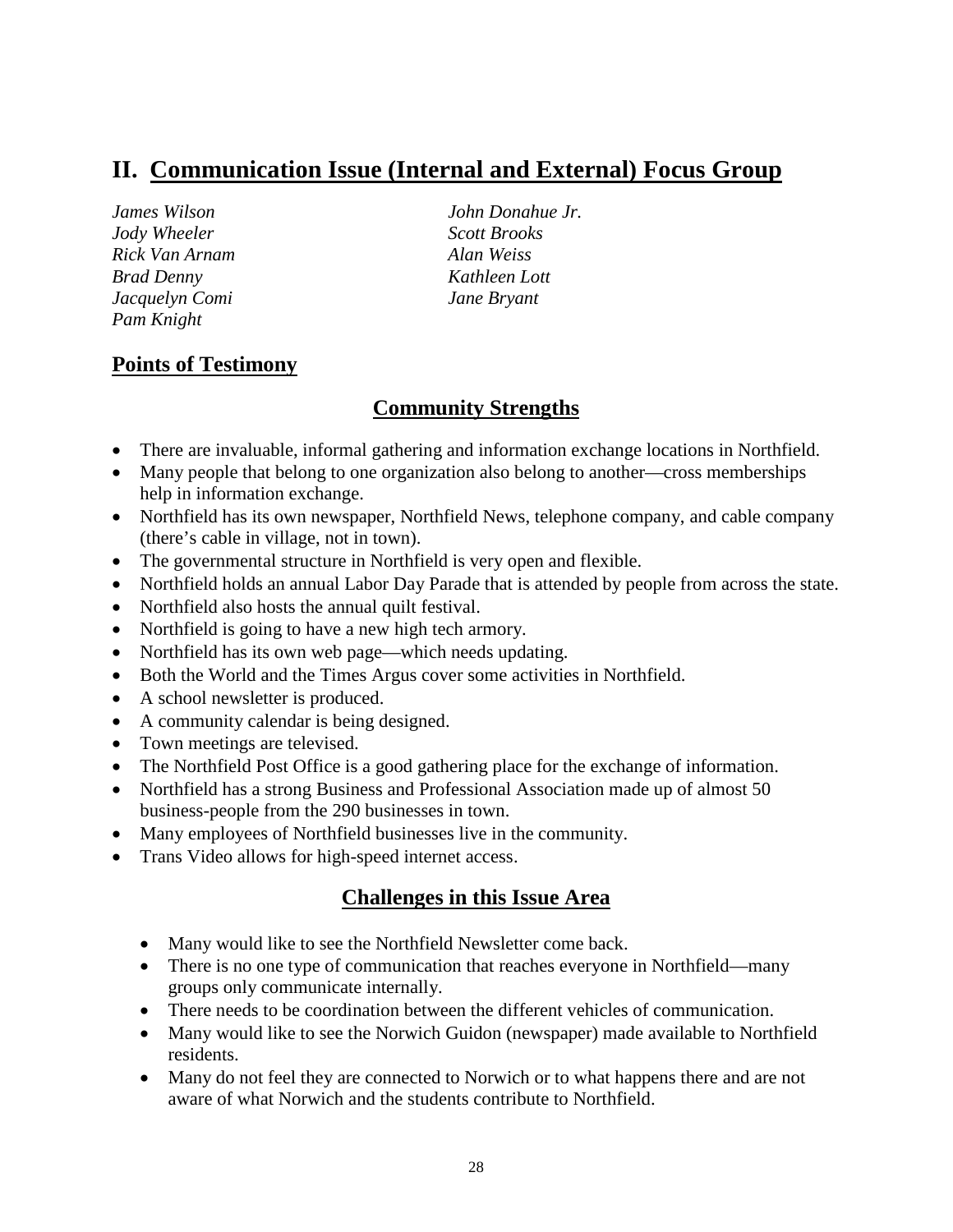- Because of the segmentation of Northfield into Town/Village and smaller centers of Northfield Falls and Rt. 12 South, many feel that communications are insular; they don't feel they are one community.
- People have not received enough information from the National Guard about the new armory that is coming to town; they don't know what it will mean for the future.
- Many people would like to see a community calendar, published on all communication mediums.
- An increase in the sense of the community as a whole through communications could encourage residents to invest in the community and support local businesses.
- One current perception is that Northfield is not a center for commerce—there is no money to be made in Northfield, therefore there is no money invested for advertising and showcasing Northfield.
- A PR campaign could help.
- The outside perception of Northfield is not the reality.
- Northfield residents don't believe they get accurate or fair coverage from the Times Argus and other media – coverage has been mostly negative, although relations with the Times Argus are improving.
- A paid employee could provide communications through the community by monitoring a Web page, bulletin board, and building systemic connections to Norwich.

#### **Key Challenges Summary**

- 1. Communications gaps and insularity fragment some community efforts, undermine identification with Northfield as a whole, and lead to uncoordinated activities.
- 2. There is no plan or organized effort today to communicate more effectively with the regional media in order to broadcast a positive image of Northfield.
- 3. Northfield residents need to be apprised in more detail about the new armory and how it will affect the town.
- 4. Northfield/Norwich relations could be improved with better and more systematic communications.

### **III. Emergency Services/Municipal Facilities Issue Focus Group**

*Betty Podgwaite Mark Podgwaite Ellen Powell Katherine Lyford Jeffrey Shaw Alan Weiss Bill Lyon Dave Jennings Michael Abraham Jim Boraw*

#### **Points of Testimony**

#### **Community Strengths**

• Northfield has 24-hour police coverage with five full time police officers.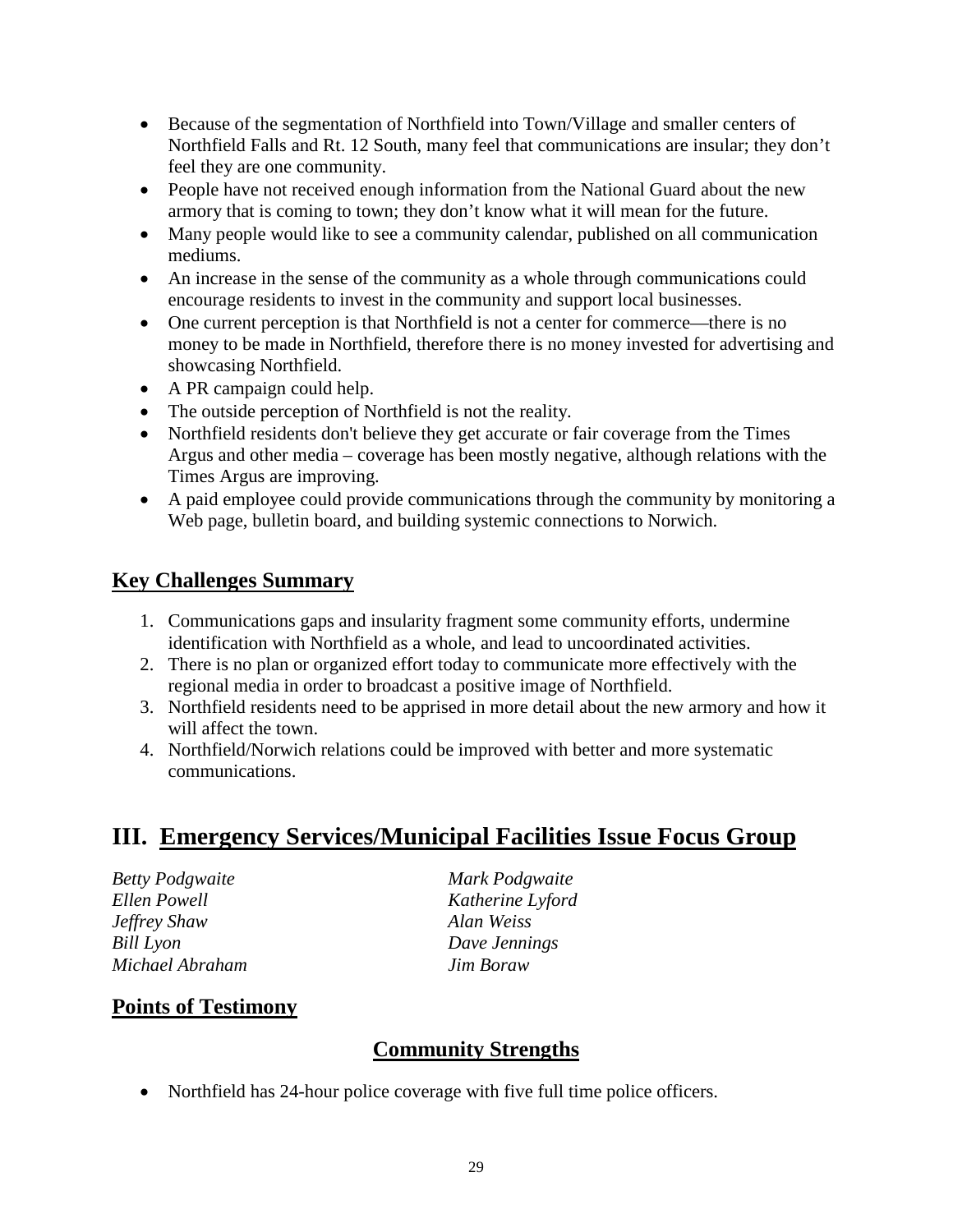- The police department equipment is in good condition.
- The fire department is well organized, has a good station, and adequate space.
- There is public water and sewer available.
- The municipal building is a good facility.
- The Norwich University students that perform EMS duty are very valuable.
- There is good ambulance equipment with 15 volunteers.
- There is a good senior center available.
- There is a Serve Program that provides services to low income and seniors.
- Norwich has a Reparative Board to give offenders an alternative to jail.
- There are Success-By-Six and Head Start programs.
- Norwich security, the police department, sheriff's department and state police are not territorial; they work well together.
- The fire department provides good service because most volunteers work and live locally.
- There is an excellent relationship with Norwich University. They provide manpower for fires, search and rescues, EMS, ambulance and security needs.
- Norwich commits funds to the town for emergency services.
- The fire department is very prepared.
- Northfield has a fine town-owned library.

- There is a need for a public safety building (\$900,000 \$1,000,000) to house the police department and the ambulance.
- It is difficult to attract volunteer members for the ambulance.
- The training time for ambulance workers is high—120 hours—and recertification is required every two years. This is paid for by the individual up front and then reimbursed.
- The staffing for the police department is less per capita than that of other towns, and wages are low.
- The Fire Chief is working too many hours.
- Police need a policy and procedures manual—The Chief has to put in too many hours on the beat to pull this together. He works up to 15-hour days.
- Taxes are high in Northfield, and bonding for P.D. Fire, and emergency services are low on the totem pole.
- Police/Fire/Emergency Services are separate but not equal municipal operations.
- At the present time, the fire department is staffed by volunteers who are paid by hours of service; there may come a time when full time fire fighters are needed to provide more service and better response time.
- The Senior Center faces budgeting challenges and needs more volunteers especially Meals on Wheels drivers.
- There is only one 4-wheel drive vehicle available in the police department.
- The police department is very short staffed.
- Funding mechanisms for the various emergency serves are not equal.
- Billing for services does not cover costs.
- Ambulance service has very low visibility because of the nature of the service.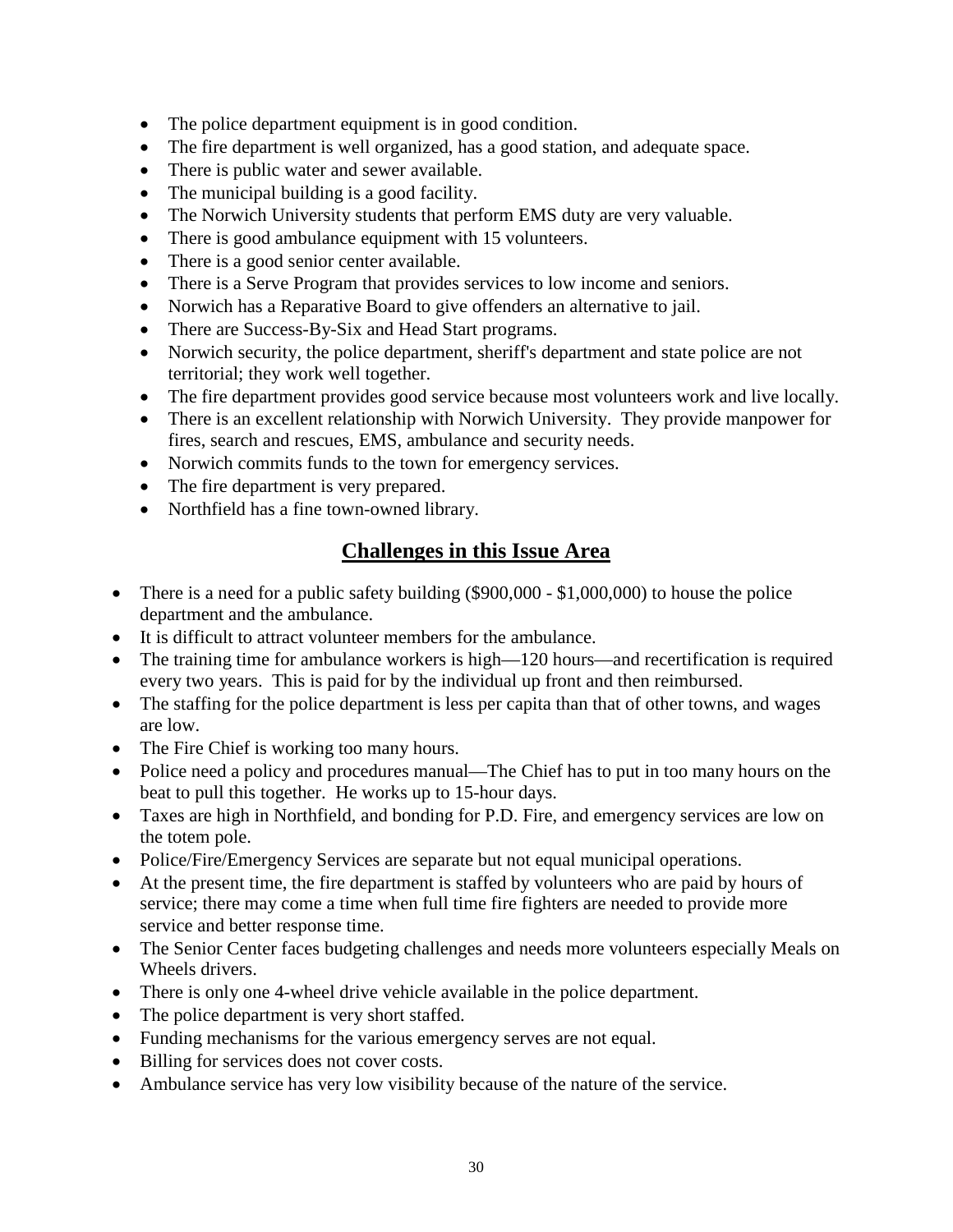- There are needless disconnects and complexities in budgeting between services, town and village boards, and municipal manager.
- A Town/Village merger could improve the coordination of services and rationalize the budget process.
- Affordable Housing, especially senior housing is also an issue.

#### **Key Challenges Summary**

- 1. The building and infrastructure for the Police Department and Ambulance needs upgrading.
- 2. The Police Department is understaffed, underpaid, and lacks sufficient vehicles.
- 3. Funding and organization are subject to disconnects and irrationality because of the division between Town and Village.

#### **Resource Team C – Youth Activities & Community Center Issues, Affordable Housing, Student Housing and Zoning Issues, and Northfield Educational System Issue,**

*Hal Cohen – Executive Director, Central VT Community Action Council (Team Facilitator) Andy Broderick – President, Housing Vermont Jeff Francis – Executive Director, Vermont Superintendents Association William Kurtz – Chief of Staff, Senator Jeffords Office Ray Proulx – Consultant Fred Schmidt – Director, UVM Center for Rural Studies Candy Koenemann, Executive Assistant, Vermont Council on Rural Development (Scribe)*

# **I. Youth Activities/Community Center Issues Focus Group**

*Jane Bryant Leslie Striebe Rep. Maxine Grad Edward Tracy Carol Todd Melanie Menagh Frank W. Plumley Alan Weiss Meg Donahue Davis James Lott Dot Maver Annie Gould Mary Diego Cole Ryan Rebecca Macijeski Dyanne Demas Courtney Delaney Molly Slater Robin Skiffington Terrie Ashford Sunsetta Avery Kelly Young Ravyn Ashford*

#### **Points of Testimony**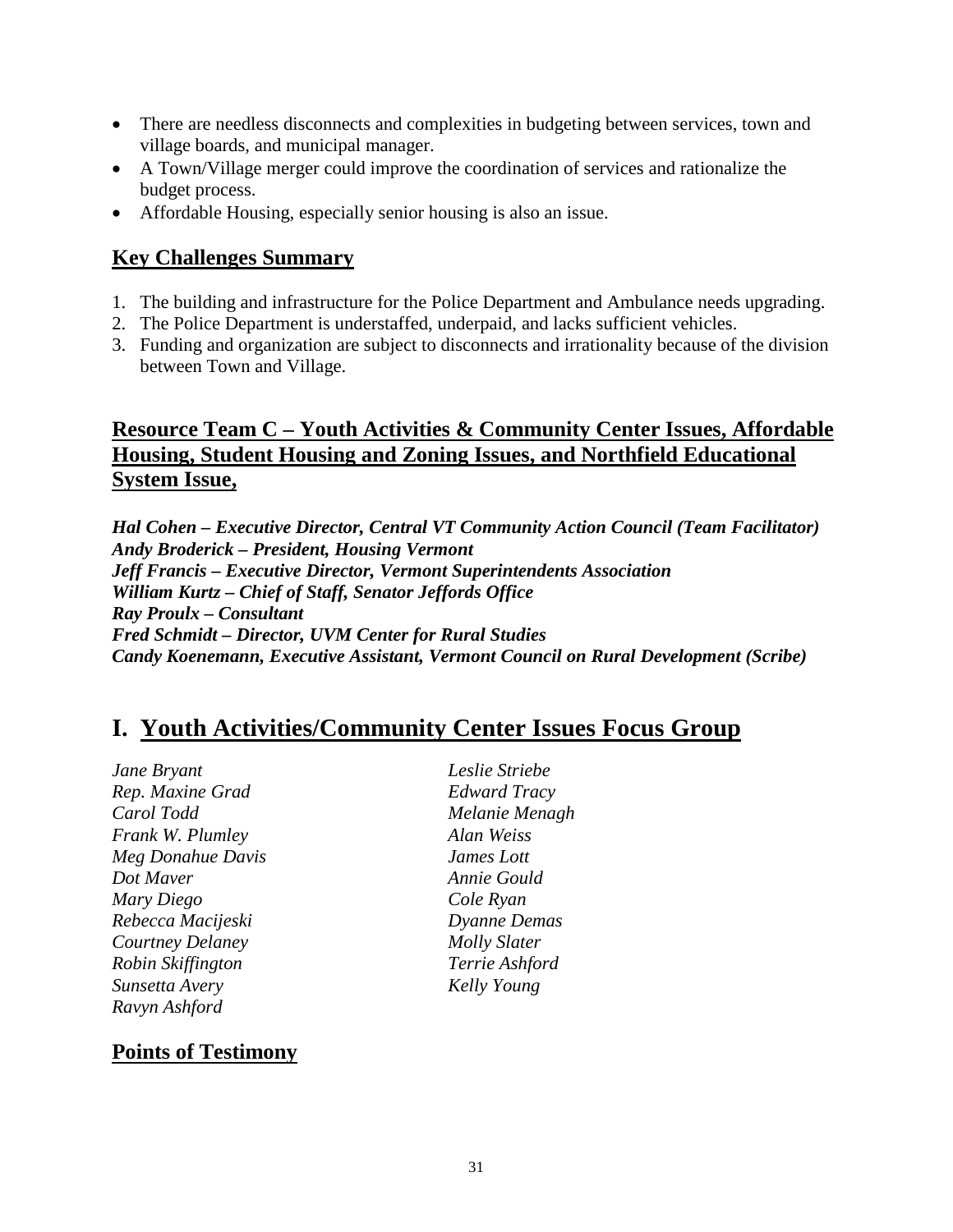#### **Community Strengths**

- The community has many individuals with passion and willingness to work for youth.
- Numerous safe, drug-free, and diverse activities are available for those with sports, arts, and other interests.
- Youth serve in leadership roles on boards and committees throughout the community.
- Various activities include all age groups, which allows for cross generation participation.
- Community members are supportive of youth and are generous with donations and volunteering their time.
- The school administration provides support to the Northfield youth.
- There is a strong music program in the community (lessons, dance, chorus, plays, school programs and jazz program).
- The library has just hired a Youth Librarian.
- Norwich contributes hugely to community youth through the mentoring program (studying and community activities) and the use of some University facilities and fields (hockey rink, soccer fields, rifle range, baseball fields, swimming pool for Wavemakers Swim Team, use of library, and site for graduation). Some areas are off-limits due to security and liability issues.
- The Norwich food service donates food to the youth center on a regular basis, feeding as many of 25 students per night and providing lunches for the summer program.
- Norwich provides employment opportunities.
- Norwich has a community service representative to work with the community.
- There is a partnership with Woodbury College that helps with youth mediation.

- There are so many groups and so many different activities that coordination is needed to avoid the scheduling conflicts that are currently happening. Better communication between groups should be developed.
- There is a youth center, but space is limited and inadequate for the demands.
- Youth Center participation starts at the  $6<sup>th</sup>$  grade level; the space should be expanded to include programs for younger age children. This would help to continue the benefits and reinforce the rules learned in the summer programs.
- A Community Center to serve all age groups is needed. The old Armory is seen as a good potential site.
- While there are over 65 activity programs in Northfield, there are still a great number whose needs are not being met.
- People who are currently not participating should be surveyed to identify their interests so that activities can be directed to their unmet needs.
- The empty Cetrangolo site is potential space for a movie theatre, "malt shop", and other desirable social activities.
- Drinking is a huge problem for both youth and adults. The perception is you are an adult when you can "hold your liquor". There is a need to educate all age groups that alcohol is not necessary to celebrate or have a good time. Other alternatives are needed.
- Cross-generation community celebrations should be planned (at recent soccer championships-adults "partied" together and the students held their own parties with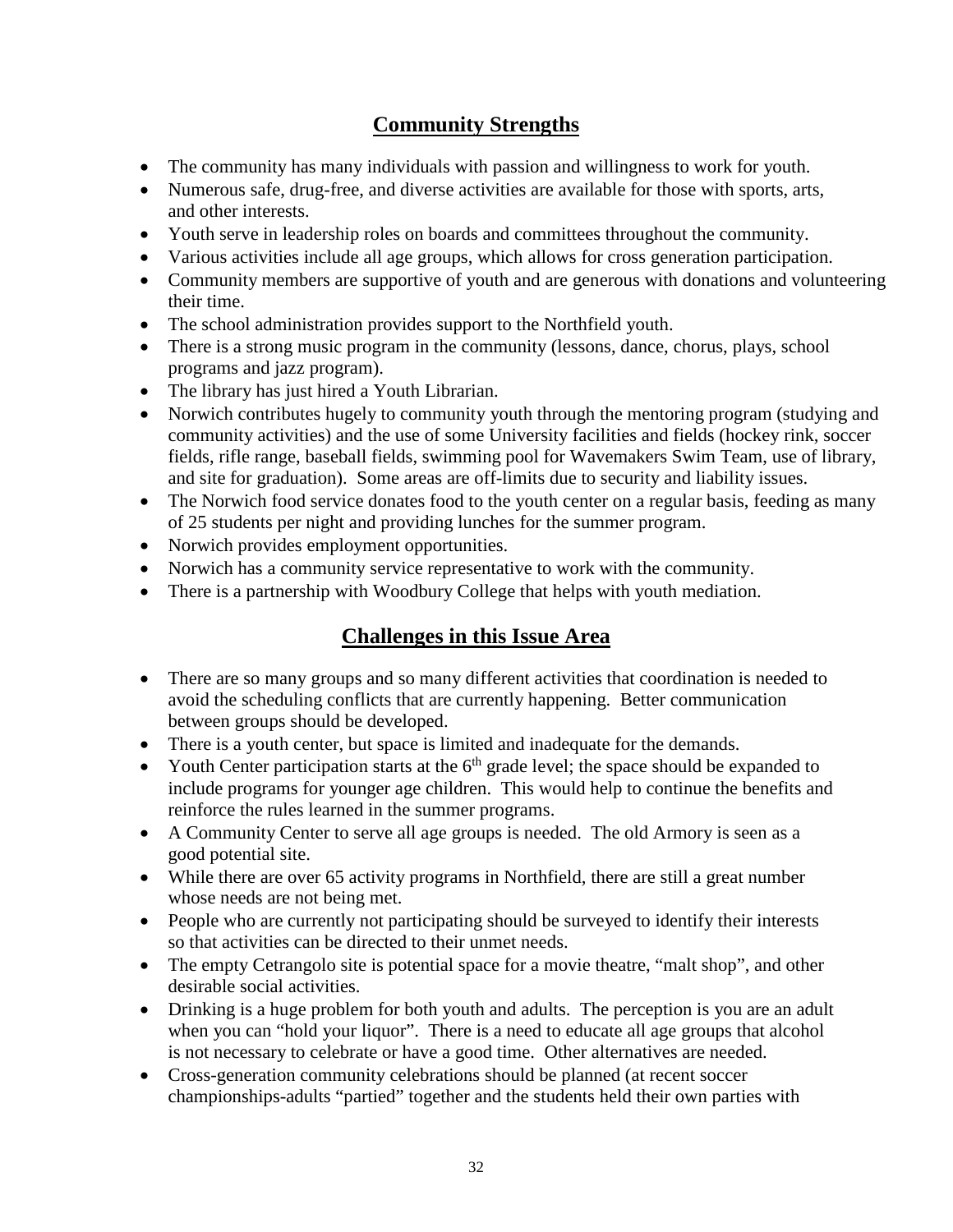alcohol involved.) Non-alcohol gatherings such as post-theatrical cast parties have been successful in the past.

- Alcohol, drugs, pregnancy and suicide are major issues.
- Multi-generation interaction, skill-teaching and relationship building are desired. Suggestions were to expand annual SHINE Span Night to occur more than once a year and include Game/Pot Luck night for all ages (checkers, chess, bridge and other card games), Christmas party potluck, summer multi-generation field games (i.e., three legged race with youngster and senior citizen) and other bonding activities.
- Dances at both middle and high school are well attended but there are only a few dances per year.
- Norwich provides a positive influence through mentoring, but some Northfield youth manage to attend off-campus college parties and access alcohol.
- Violence and fighting are not specifically a problem, but there is some fighting at the "gate" by elementary students.
- Use of bad language is a problem starting at the elementary school level.
- Youth smoking (cigarettes and marijuana) at the "walking bridge" is a problem. Eight and nine year olds are encouraged to smoke, and in some cases intimidation is used to get the youth to try smoking.
- Fundraising and volunteer staffs help somewhat, but more money is needed to address the needs of current and future programs and provide a larger facility. Two grants (New Directions and Drug Free Communities) have been beneficial.
- The partial-year PTA after-school program has an 80% participation rate, but year-round, age-appropriate programs are needed.
- Transportation is a major issue, particularly for outlying areas (Roxbury, Northfield Falls). The summer programs are especially impacted.
- For some students, the scheduled school bus runs (which transports over 50% of students) are the only means of travel, so they cannot participate in programs that fall outside school time frames. Summer and mud season (6-8 weeks) are the most difficult times.
- Walking is dangerous along Route 12 since there are limited sidewalks.
- More parent involvement would benefit both family relationships and programs.

#### **Key Challenges Summary**

- 1. There are many who would like to see a multi-generational Community Center.
- 2. Transportation to activities is challenging for youth outside the Village.
- 3. There is not enough communication and coordination of activities between groups.
- 4. Alcohol and drugs are critical issues; current programs don't always reach those most at risk.

# **II. Affordable/Student Housing/Zoning Issues Focus Group**

| Joseph O'Brien  |  |
|-----------------|--|
| Martha Mathis   |  |
| Angie Fernandez |  |

*Joseph O'Brien Rose Audet Martha Mathis Sheila Ruel Angie Fernandez Paula Sambel*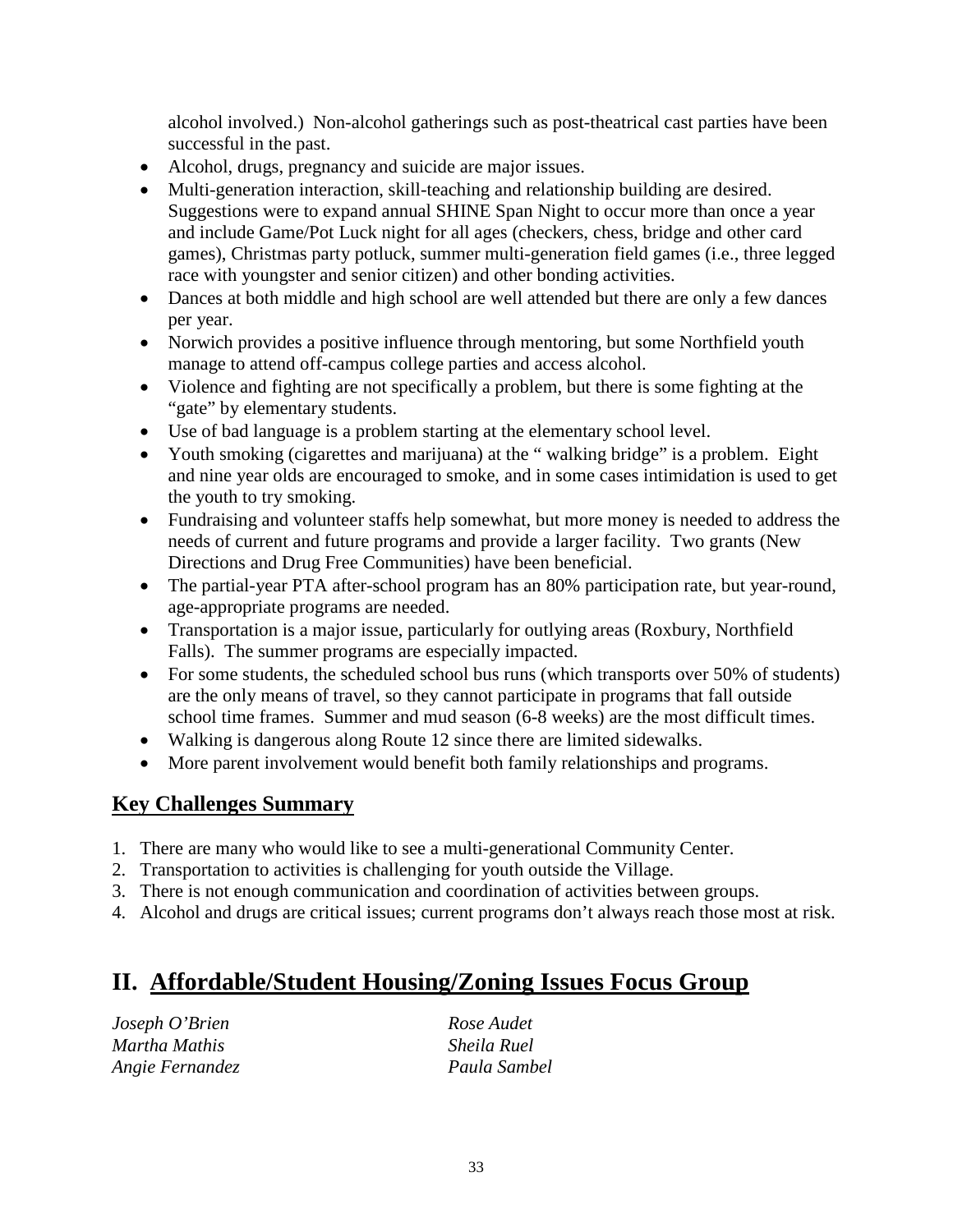*Karin Gillespie Korrow Sarah McMullen Nancy Freeze*

#### **Points of Test**i**mony**

#### **Community Strengths**

- Communication with Norwich is good concerning student housing issues; Norwich is responsive.
- Some rental property is affordable.
- Average housing quality is okay, with some at each extreme.
- There is a good facility for seniors, but there is a long waiting list.
- There are three nursing homes, again with waiting list.
- Zoning seems to be flexible and good.
- Dogwood Glen and the trailer parks provide housing for low-income residents.
- Norwich and Village residents have formed a sub-committee that is dealing with conflicts created by student residents.

- There is a need for new moderate cost housing; there is little new construction.
- More housing that is designed for the elderly is needed to accommodate those whose homes are now too big and who lack alternatives.
- There is a large quantity of vacant space where housing could be developed.
- Some feel rentals are scarce and costs are too high. Scarcity drives up prices.
- Students who use off-campus housing take up just enough of the apartments to create shortages.
- Student apartments seem to "clump" on several of the streets, which creates issues. (Norwich has helped by instituting noise ordinances and implementing high fines for violations.)
- Taxes are high in both the town and village, but most Vermont communities complain about the tax rates.
- The education system needs to be more competitive in order to attract new families to the area.
- Many of the Village apartments are owned by out-of-state landlords.
- Delany House (an assisted living facility) is not being fully utilized; there are always openings and there is a need to communicate what they can provide.
- Northfield Falls has a sewage problem, and a number of residents have their own septic system; these people might not want to access the municipal system.
- Conflict between village and town residents places the sewer project in a position where the State will fine the town if the village residents don't approve the vote for the mandatory sewer system upgrades.
- Industrial and commercial development is limited by the lack of housing, but more tax base would probably encourage new housing.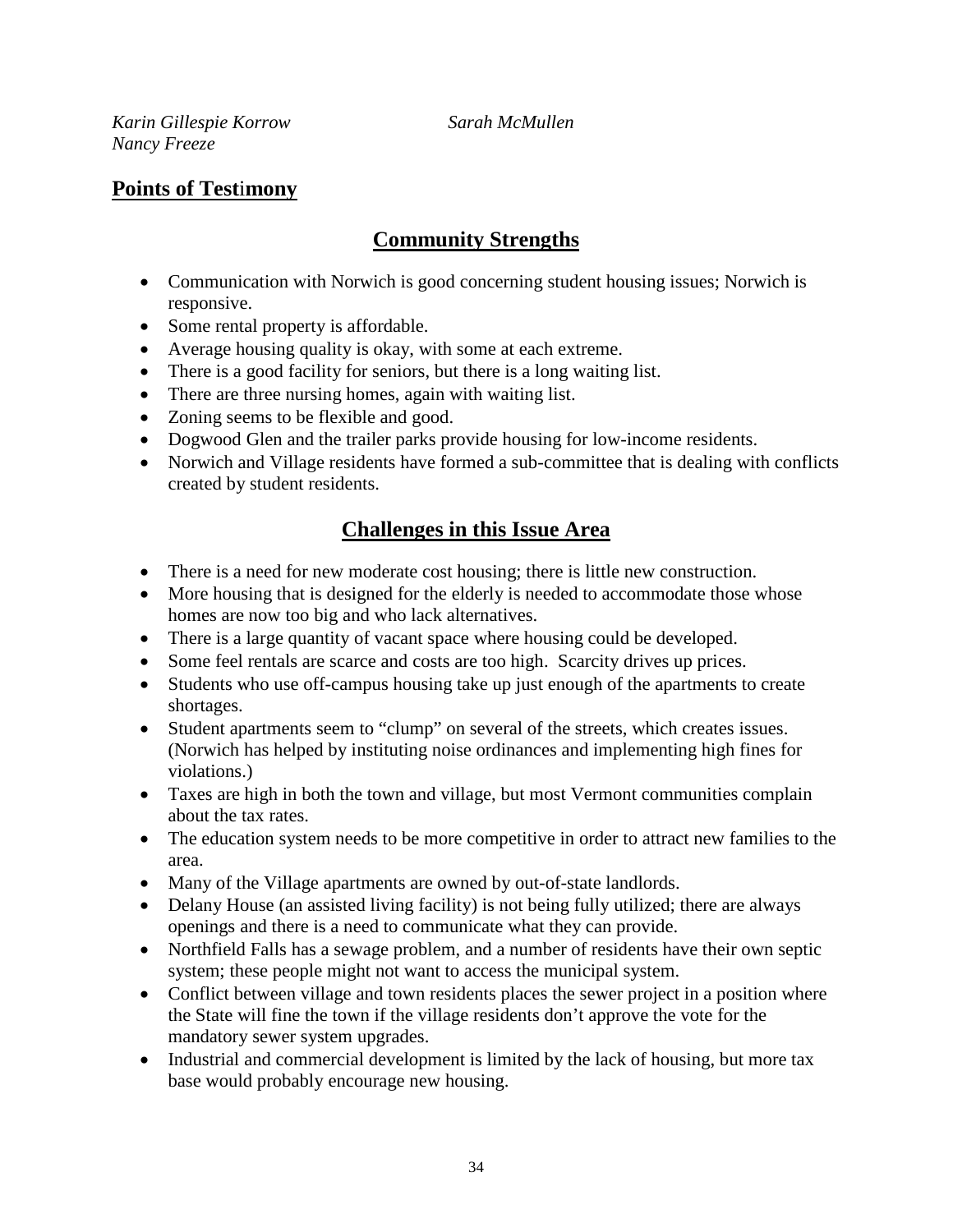- New housing is much desired but participants fear that the current division of town and village and fragmented management services will continue to be an obstacle.
- There is no housing plan in place; there needs to be a vision. The 5 year plan is too ambiguous.
- Merger of the Town and Village is the way to move forward. The Village manages utilities and the Town manages fire, police and roads. The process is complex and burdensome; it breaks down efficiency without any real gain.
- The focus has been on current factors and not on a long-term vision for Northfield.

#### **Key Challenges Summary**

- 1. The Town/Village organizational landscape interferes with a common vision of Northfield; until the issue is resolved, both industrial and housing development are impeded.
- 2. The 5-year plan for housing is out of date and does not project specific goals and actions.
- 3. Communications on available assisted living services for seniors are weak and uncoordinated.
- 4. Northfield needs new moderate and low-cost housing and additional senior housing.

# **III. Northfield Educational System Issue Focus Group**

| Charlie Morse      | Courtney Delany       |
|--------------------|-----------------------|
| Dave Potter        | Rebecca Macijeski     |
| Peter Evans        | Richard Higgins       |
| <b>Kelly Young</b> | Jerry Asselin         |
| Rose Beatty        | Donald Boardman       |
| Ann Walton         | <b>Austin Commons</b> |
| Mary Denny         |                       |

#### **Points of Testimony**

#### **Community Strengths**

- The school facility is great shape having been remodeled just 7 years ago.
- All 3 schools and the district office are located on one campus.
- The community and schools work well together; Norwich is supportive too.
- Northfield kids get into competitive colleges; this reflects good teachers and preparedness.
- The school staff shows good work ethic and dedication.
- The school district is forthcoming with information.
- The school staff is open to change and improvements; the status quo is not acceptable as a goal.
- The K-12 system can look at whole education picture; it's preferable to a union district.
- There is excellent communication regarding bonds and the need for expenditure.
- There is a push to get students involved in the decision-making process.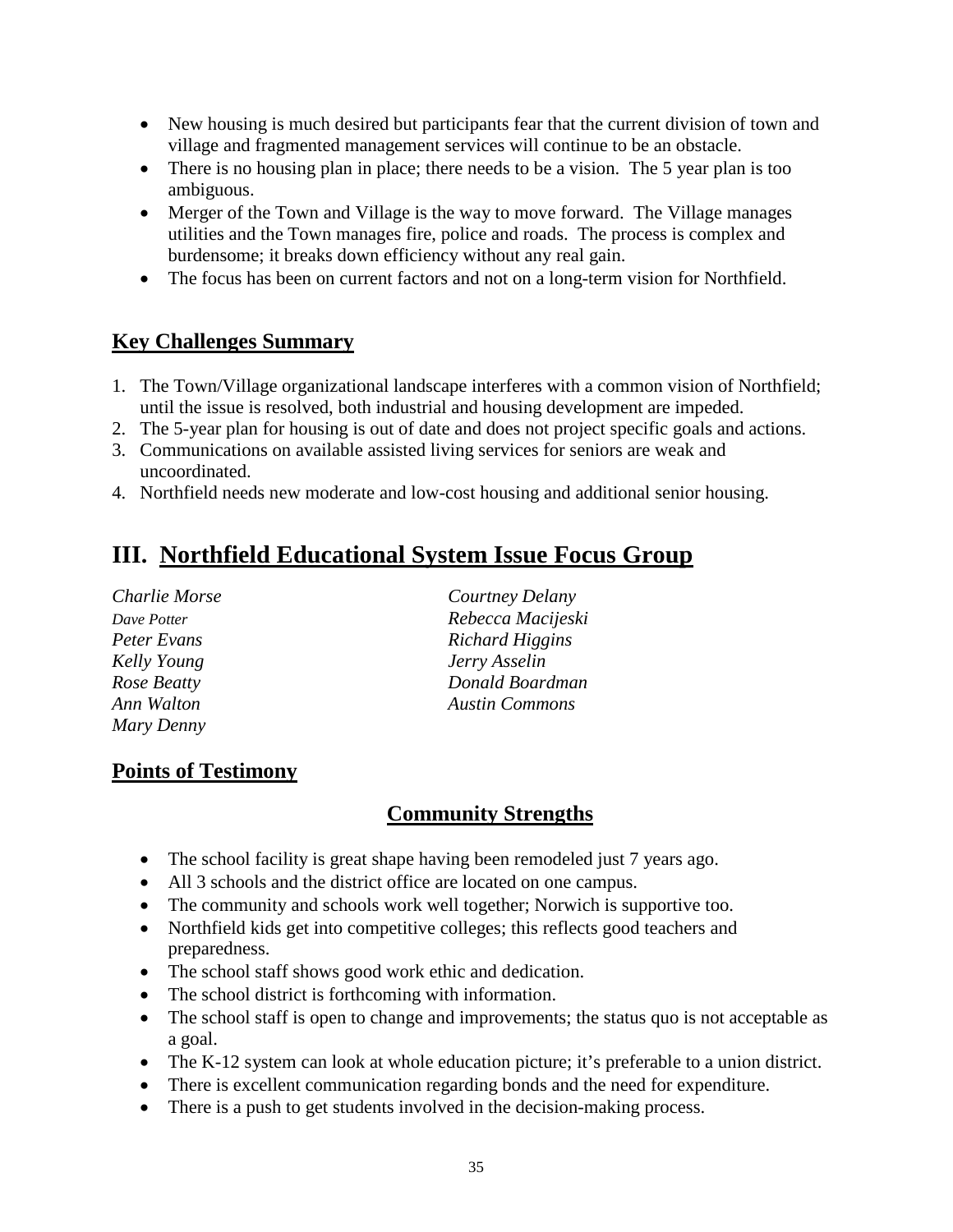- The New Directions Grant shows collaborative work between school and community members.
- There has been a successful partnership with Woodbury College.
- The Norwich University Mentoring Program is doing well and growing.
- One school system serves both Town and Village; there are no divisive issues.
- Norwich provides for a number of full scholarships for Northfield students.

- Schools suffer from inadequate funding—there is not enough business tax base. Northfield is a receiving town for Act 60 money.
- Enrollment is declining; the projection for next 10 years is for a further decline in numbers. There are currently about 1000 students, pre-schools through  $12<sup>th</sup>$  grade.
- The census is not going down, but the population is getting older.
- More space is needed for athletic fields and playgrounds.
- Residential areas surround schools and prohibit the expansion of grounds.
- Parking is a problem.
- Having one campus produces traffic issues.
- $\bullet$  6<sup>th</sup> Graders have no playground at all.
- The community perception is that sports get more attention than academics.
- Non-community perceptions are that Northfield has awful schools that only produce "jocks".
- Students feel that all the energy goes to sports and have a misguided impression that learning is only secondary.
- Northfield is one of 39 schools receiving State technical assistance because of low academic performance.
- Basic Reading, Math and English skills need to be emphasized more.
- Little attention is given to "gifted" students; athletes and "bad" kids get attention.
- Gifted students want meaningful assignments, not just busy work.
- The school should address the needs of all students in its diverse student body, but limited resources inhibit efforts.
- Foreign language options are very limited; only Spanish is offered.
- Reading instruction needs to be given in higher grades than the elementary level; reading skills are lacking in upper grades.
- English grammar and sentence structure needs to be taught more comprehensively.
- Parental involvement seems to drop off around the  $4<sup>th</sup>$  and  $5<sup>th</sup>$  grade level. There is a high turnout for sporting events but low attendance at open houses.
- Some athletes are also academic achievers but low achievers are motivated to do any activity and seem to lack parental involvement.
- There has been more stability in the school administration and community budget support in the last five years.
- Because it is served by a private telephone service and not Bell Atlantic, Northfield is left out of the distance-learning satellite program.
- The curriculum needs to include integrated math that uses real life problems, starting as early as first grade.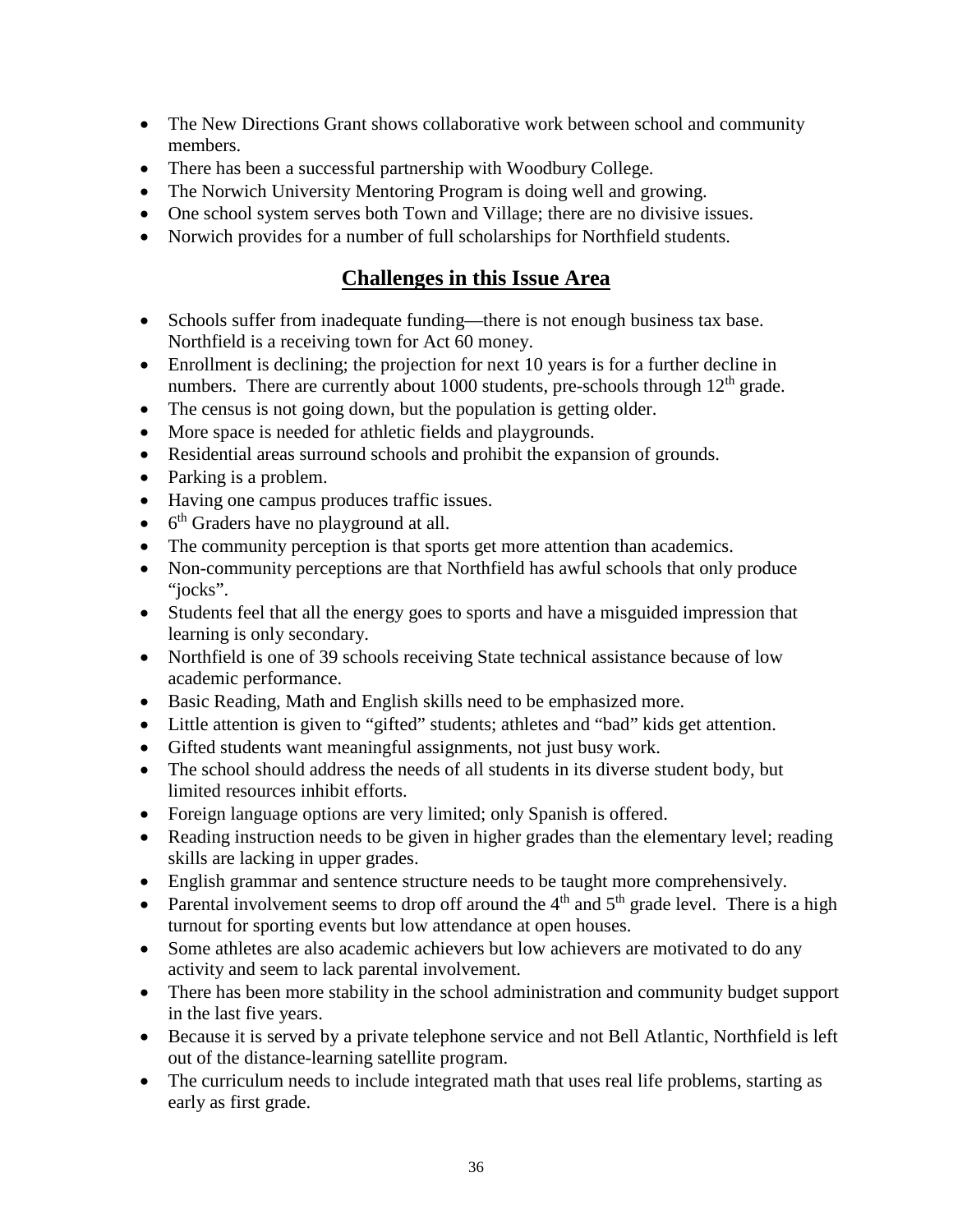• Off site "work-based learning" opportunities need to be clearer in performance expectations and designed to give more realistic work experience.

#### **Key Challenges Summary**

- 1. There are deficits in terms of academic atmosphere, curricular opportunities, and performance.
- 2. There is a lack of field space for playground and sports.
- 3. There is not enough sustained parental involvement and leadership toward academic, rather than athletic, excellence, especially for the higher grades and high school.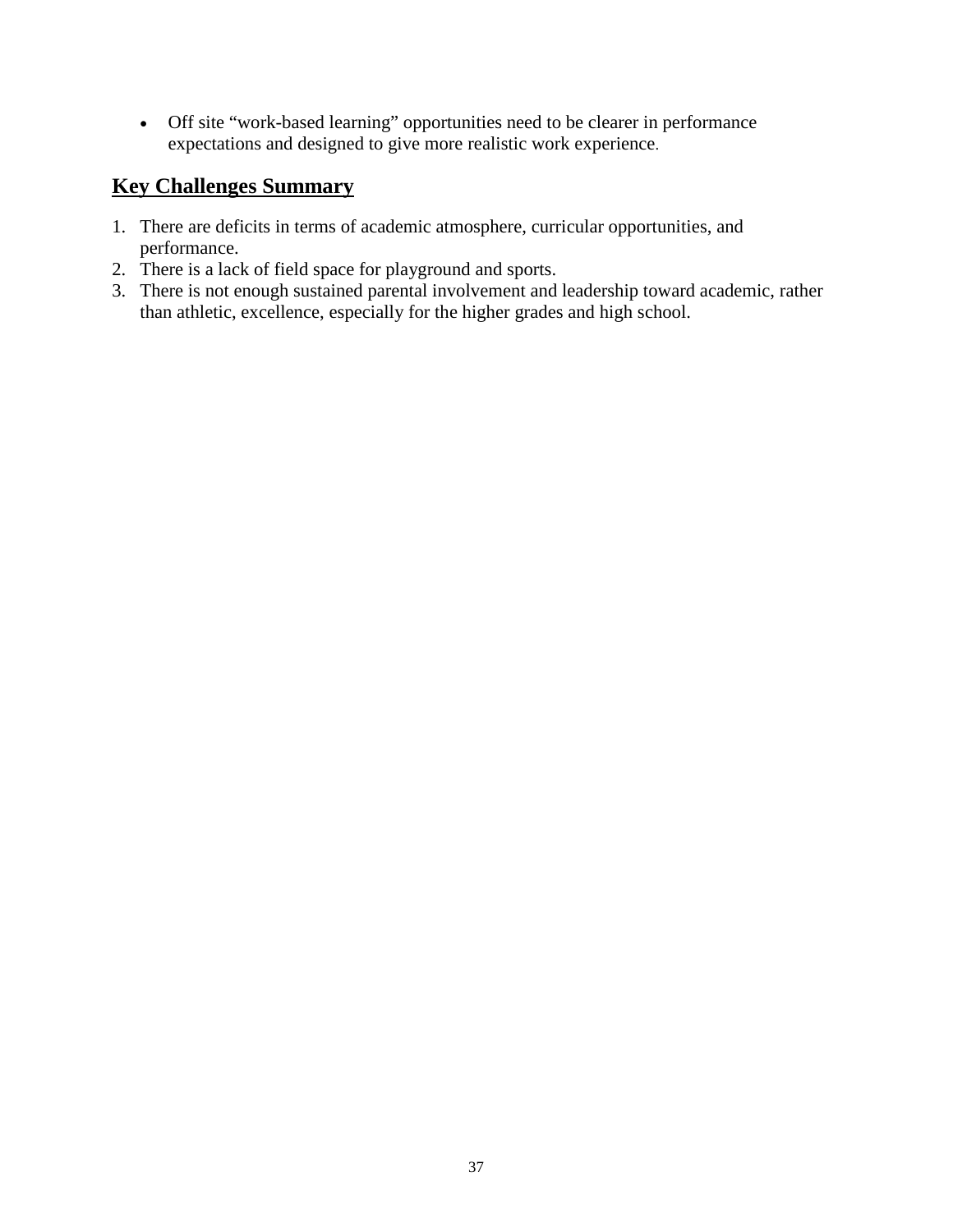# **VI. Resource Team Members**

#### **1. Community Visit Day Focus Group Team This team met with community members in nine focus sessions on November 6, 2001**

**Richard Angney, Executive Director Central Vt. Economic Dev. Corp. PO Box 1439 Montpelier, VT 05601<br>802-223-4654 802-2 802-223-4654 802-223-4655 (fax) Email – [cvedc@together.net](mailto:cvedc@together.net)**

**Anita Bird, General Manager The Times Argus 540 N. Main Street Barre, VT 05641 802-479-0191 ext. 1131 802-479-4032 (fax) Email - anita.bird@timesargus.com**

**Andrew Broderick, President Housing Vermont 123 St. Paul Street Burlington, VT 05401 802-863-8424 ext. 210 802-660-9034 (fax) Email – [andy@hvt.org](mailto:andy@hvt.org)**

**Hal Cohen, Executive Director Central Vermont Community Action Council 195 U.S. Route 302 - Berlin Barre, VT 05641 802-479-1053 802-479-5353 (fax) Email - hcohen@cvcac.org**

**Paul Costello, Executive Director Vermont Council on Rural Development PO Box 1384 Montpelier, VT 05601-1384 802-828-6024 802-828-6014 (fax) Email – vcrd@sover.net**

**Christopher D'Elia, Commissioner Dept of Economic Development National Life Building, Drawer 20 Montpelier, VT 05620-0501 802-828-5239 802-828-3258 (fax) Email – [chris@thinkvermont.com](mailto:chris@thinkvermont.com)**

**Wayne Fawbush, Executive Director Vermont Sustainable Jobs Fund**

**58 East State Street Montpelier, VT 05602 802-828-5320 802-828-5474 (fax) Email – [wfawbush@veda.state.vt.us](mailto:wfawbush@veda.state.vt.us)**

**Jeffrey D. Francis, Executive Director Vermont Superintendents Association 2 Prospect Street Montpelier, VT 05602 802-229-5834 802-229-4739 (fax) Email - jfrancis@vsa.k12.vt.us**

**Duncan Hastings, Town Administrator Town of Georgia 47 Town Common Road North St. Albans, VT 05478 802-524-9794) 802-524-3543 (fax) Email – [tgeorgia@together.net](mailto:tgeorgia@together.net)**

**Candy Koenemann, Executive Assistant Vermont Council on Rural Development PO Box 1384 Montpelier, VT 05601-1384 802-828-6022 802-828-6014 (fax) Email – vcrd2@sover.net**

**Bill Kurtz, Chief of Staff U.S. Senator James Jeffords 453 Stone Cutters Way Montpelier, Vermont 05602 802-223-5273 802-223-0416 (fax) Email – bill\_kutyz@jeffords.senate.gov**

**Jolinda LaClair, State Director USDA - Rural Development 89 Main Street City Center 3rd Floor Montpelier, VT 05602 802-828-6066 (voice) 802-828-6018 (fax) Email – jolinda.lacalir@vt.usda.gov**

**Carolyn Lawrence, Special Projects Coor. USDA - Rural Development 89 Main Street City Center 3rd Floor Montpelier, VT 05602**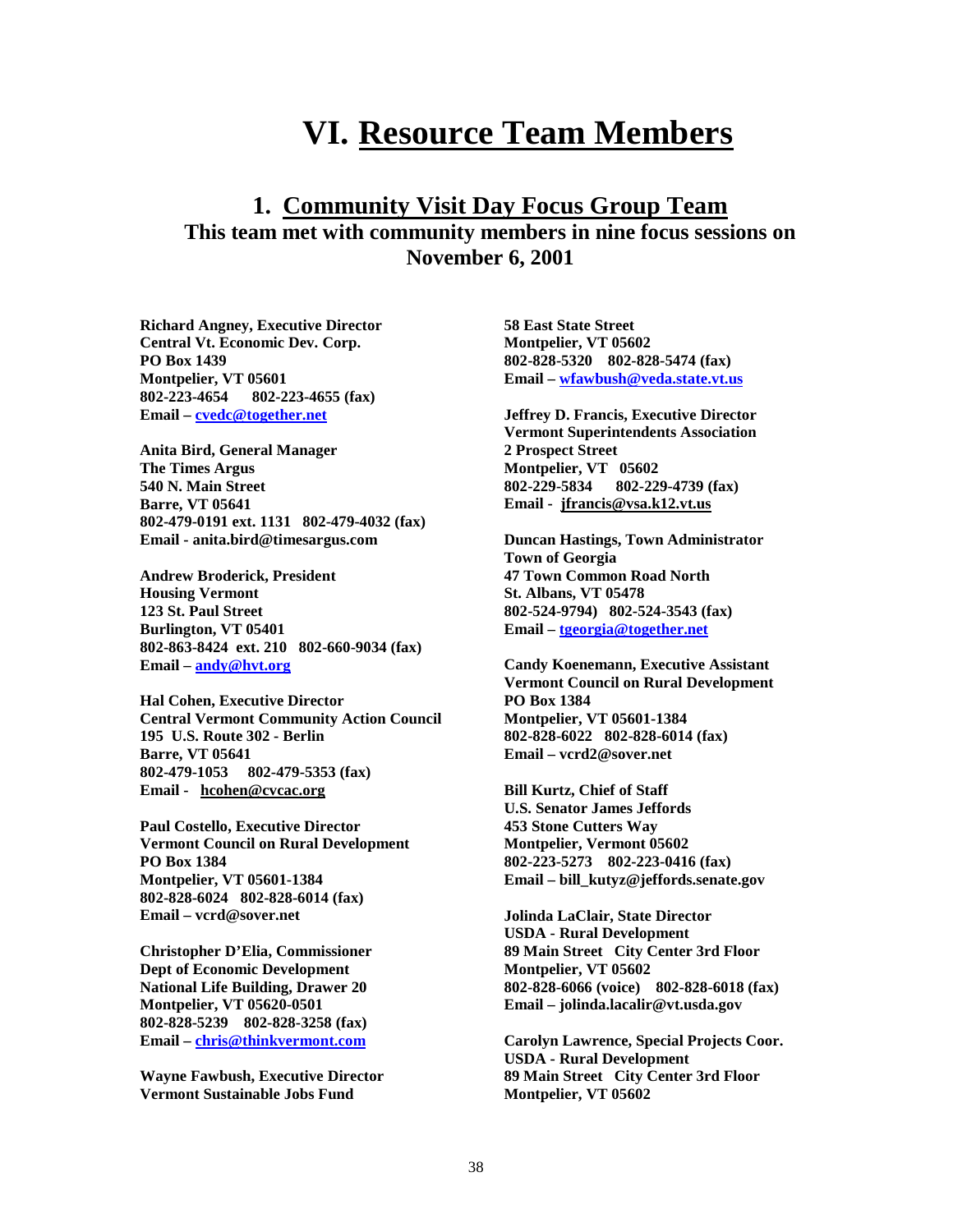**802-828-6002 (voice) 802-828-6014 (fax) Email – carolyn.lawrence@vt.usda.gov**

**George Malek, Executive Director Central VT Chamber of Commerce PO Box 336 Barre, VT 05641 802-229-5711 802-229-5713 Email – cvermont@aol.com**

**Sherry Paige, Community Circuit Rider USDA - Rural Development 89 Main Street City Center 3rd Floor Montpelier, VT 05602 802-828-6034 (voice) 802-828-6014 (fax) Email – [sherry.paige@vt.usda.gov](mailto:sherry.paige@vt.usda.gov)**

**Ray Proulx 211 Bacon Road Johnson, Vermont 05656 644-8830**

**Email – rproulx@zoo.uvm.edu**

**Fred Schmidt, Director Center for Rural Studies 207 Morrill Hall UVM Burlington, VT 05405 802-656-8404 802-656-0776 (fax) Email - [fschmidt@zoo.uvm.edu](mailto:fschmidt@zoo.uvm.edu)**

**Susan M. Sinclair, Executive Director Central VT Regional Planning Commission 29 Main St., Suite 4 Montpelier, VT 05602 223-0389 223-1977 (fax)**

**James Walton, Commissioner VT Dept of Public Safety 103 South Main St. Waterbury, VT 05671-2101 802-244-8718 802-241-5551 Email – jwalton@dps.state.vt.us**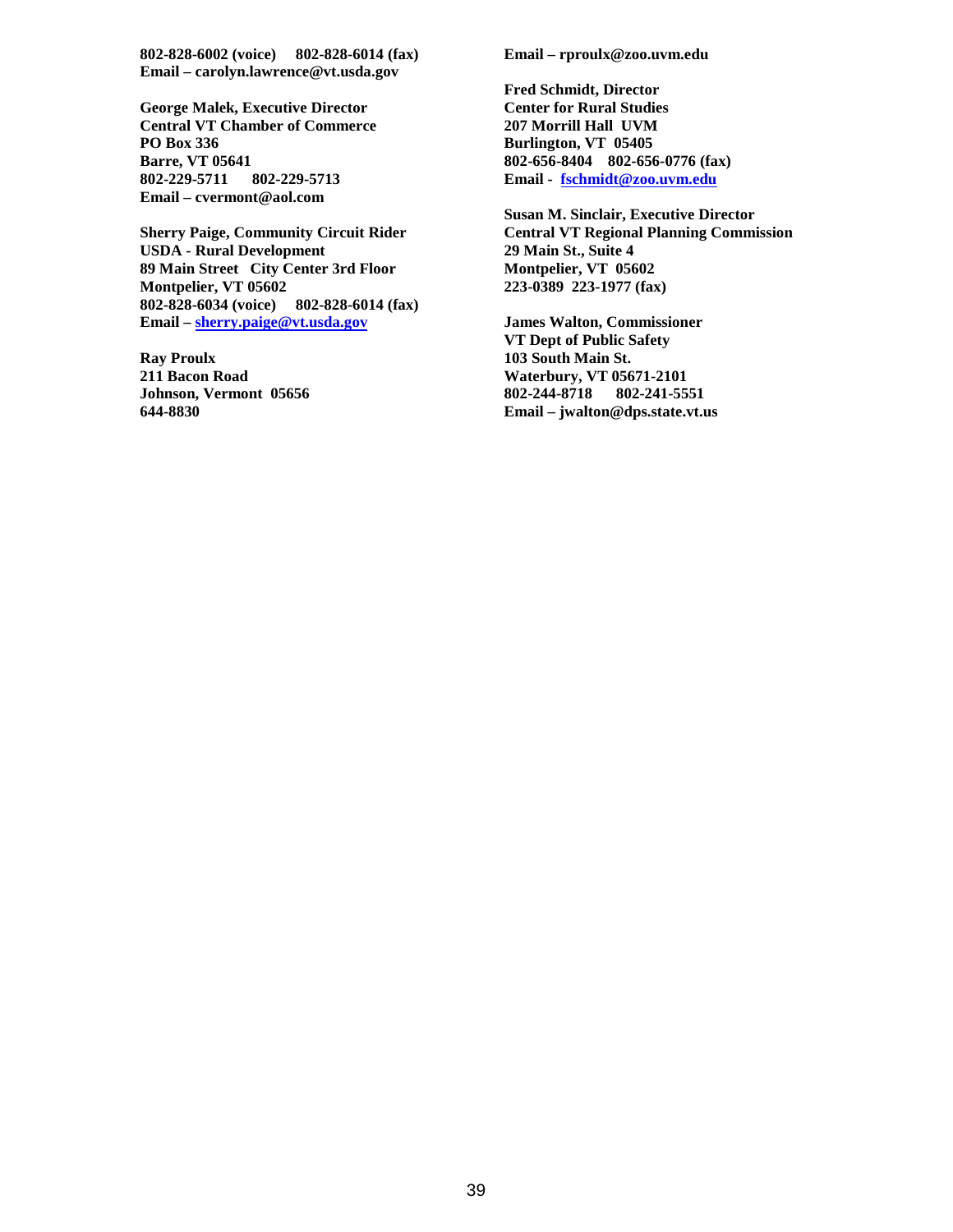#### **Resource Day Visitors**

#### **This team met with Task Force Members to build action steps and review potential resources on January 3, 2002**

**Paul Bruhn, Executive Director Preservation Trust of Vermont 104 Church St. #21 Burlington, VT 05401 802-658-6647 802-658-0576 (fax) Email – paul@ptvermont.org**

**Paul Costello, Executive Director Vermont Council on Rural Development PO Box 1384 Montpelier, VT 05601-1384 802-828-6025 802-828-6014 (fax) Email – [vcrd@sover.net](mailto:vcrd@sover.net)**

**Gary Beam USDA RD 89 Main Street Montpelier, VT 05602 828-6032 fax: 828-6076**

**Mary Hooper Montpelier Downtown Association City Hall Main Street Montpelier, VT 05602 223-9514**

**Jane Lendway Vermont Downtown Program Vermont Div. for Historic Preservation National Life Bdg., Drawer 20 Montpelier, VT 05620-0501 828-3042 fax: 802-828-3206**

**Tim Flynn Curriculum Coordinator Washington Central Supervisory Union 188 Berlin Hwy. Berlin, VT 05602 229-0553**

**Paula Francis Central Vermont Community Partnership 255 North Main St. Suite 5 Barre, VT 05641 479-4284**

**Al Perry 34 Elm Street Richford, VT 05476 848-7618**

**Eric Blatt VT Agency of Natural Resources 103 South Main Street, Center Bldg Waterbury, Vermont 05601-1219 241-3734**

**Bob Owen Technology Coordinator Addison North West Supervisory Union 15 Main Street Vergennes, Vermont 05491 877-3332**

**Sherry Paige, Community Circuit Rider USDA - Rural Development89 Main Street City Center 3rd Floor Montpelier, VT 05602 802-828-6034 (voice) 802-828-6014 (fax) Email – [sherry.paige@vt.usda.gov](mailto:sherry.paige@vt.usda.gov)**

**Richard Angney, Executive Director Central Vt. Economic Dev. Corp. PO Box 1439 Montpelier, VT 05601 802-223-4655 802-223-4655 (fax) Email – [cvedc@together.net](mailto:cvedc@together.net)**